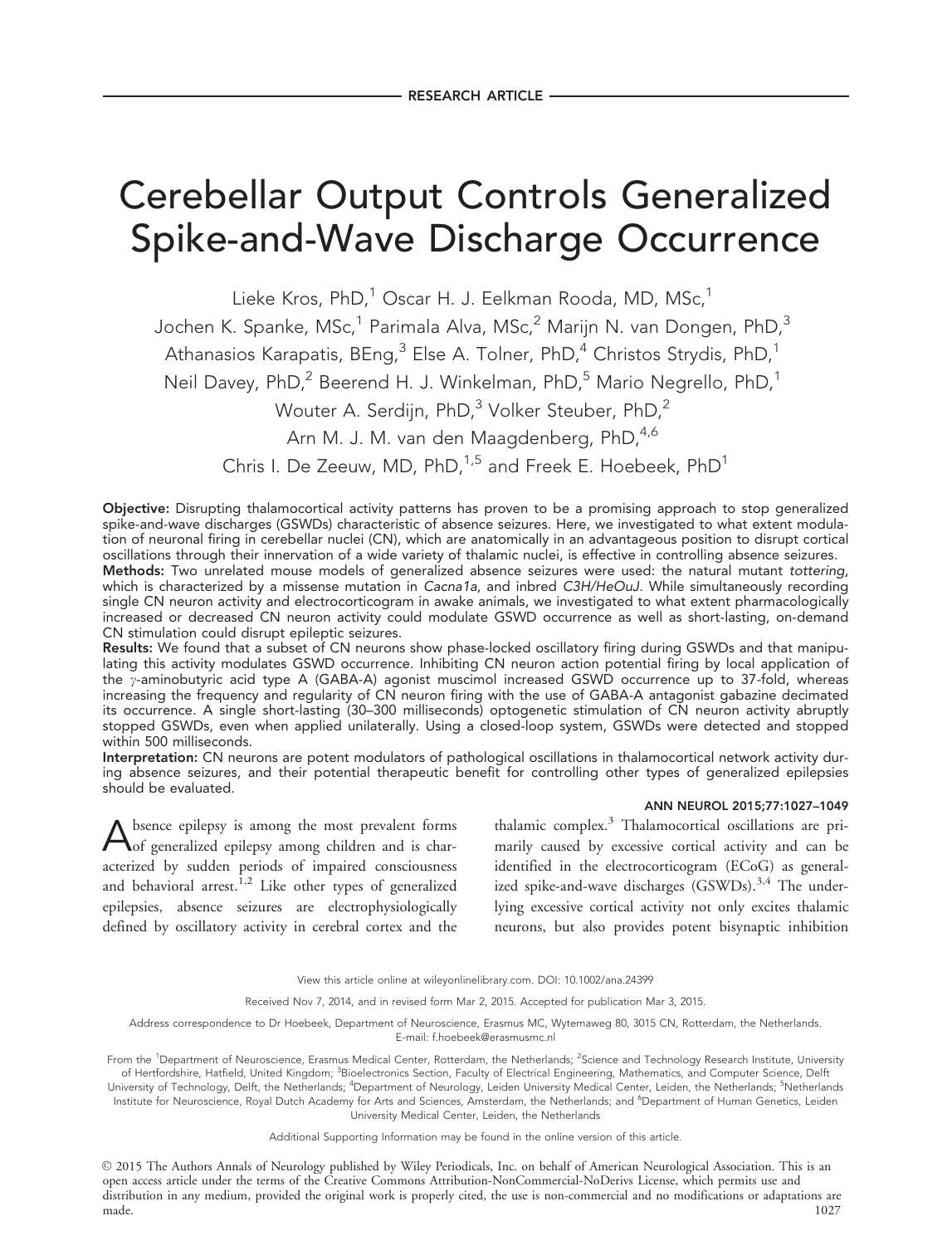by means of cortical axonal collaterals to the inhibitory reticular thalamic nucleus.<sup>3,5–7</sup> Excess tonic  $\gamma$ -aminobutyric acid (GABA)-mediated inhibition in thalamus may also contribute to absence seizures.<sup>3,7,8</sup> Oscillatory cortical activity thereby poses a dual excitation–inhibition effect on thalamic neurons, which drives thalamocortical network oscillations.5,7–9

Recent studies in several rodent models indicate that direct stimulation of thalamic nuclei<sup>10</sup> or cerebral  $cortex<sup>11</sup>$  can be effective in disrupting thalamocortical oscillations and thereby stopping generalized oscillations in thalamocortical networks, such as GSWDs. Apart from direct interventions in thalamus and cortex, thalamic afferents can affect the balance in excitation and inhibition and thereby potentially mediate thalamocortical oscillations. One of the initial stimulation sites to prevent seizures in epileptic patients was the cerebellar  $\arccos(12-18)$  Yet, as shown in 3 controlled, blind stud $ies, <sup>19–21</sup>$  the impact of these cerebellar surface stimulations was highly variable and probably reflects irregularities in the converging inputs from superficial and deeper parts of the cerebellar cortex neurons to the cerebellar nuclei  $(CN)^{22}$ 

Given the considerable divergence of excitatory axonal projections from the CN to a wide range of motor, associative, and intralaminar thalamic nuclei,  $4,6,23-29$  we considered this region an ideal candidate to effectively modulate thalamocortical oscillations. We hypothesized that altering the firing patterns of CN neurons should affect GSWD occurrence. To test this hypothesis, we utilized homozygous tottering (tg) mice that frequently show absence seizures and harbor a P601L missense mutation in the *Cacna1a* gene that encodes the pore-forming  $\alpha_{1A}$ -subunit of voltage-gated Ca<sub>V</sub>2.1 Ca<sup>2+</sup> channels.<sup>30,31</sup> Once we established that tg CN neurons showed oscillatory action potential firing patterns comparable to that found in rat models for absence epilepsy, $32$  we assessed the effect of increasing or decreasing CN neuronal firing on GSWD occurrence by local pharmacological interventions using modulators of GABA<sub>A</sub>-mediated neurotransmission. In addition, we generated a closed-loop detection system for on-demand optogenetic stimulation to stimulate CN neurons with millisecond precision. Finally, to exclude the possibility that our design of intervention is tailored to the specific pathophysiology of tg mice, we extended our key experiments to an unrelated mouse model for absence epilepsy: the  $C3H/HeOu/$  inbred mouse line.<sup>33</sup>

# Materials and Methods

All experiments were performed in accordance with the European Communities Council Directive. Protocols were reviewed and approved by local Dutch experimental animal committees.

#### Animals

Data were collected from 4- to 30-week-old homozygous and wild-type littermates of natural mutant tg mice and 8- to 10week-old inbred C3H/HeOuJ mice. Male and female tg and wild-type littermates were bred using heterozygous parents. The colony, which was originally obtained from Jackson Laboratory (Bar Harbor, ME), was maintained in C57BL/6NHsd purchased from Harlan Laboratories (Horst, the Netherlands). Conformation of the presence of the  $tg$  mutation in the Cacna1a gene was obtained by polymerase chain reaction using 5'-TTCTGGGTACCAGATACAGG-3' (forward) and 5'-AAGTGTCGAAGTTGGTGCGC-3' (reverse) primers (Eurogentech, Seraing, Belgium) and subsequent digestion using restriction enzyme NsbI at the age of postnatal day (P) 9 to P12. Male inbred C3H/HeOuJ mice were purchased from Charles River Laboratories (Wilmington, MA).

## Experimental Procedures

SURGERY. Mice were anesthetized with isoflurane (4% in 0.5l/min  $O_2$  for induction and 1.5% in 0.5l/min  $O_2$  for maintenance). The skull was exposed, cleaned, and treated with OptiBond All-In-One (Kerr Corporation, Orange, CA) to ensure adhesion of a light-curing hybrid composite (Charisma; Heraeus Kulzer, Hanau, Germany) to the skull to form a pedestal. Subsequently, five  $200 \mu m$  Teflon-coated silver ball tip electrodes (Advent Research Materials, Eynsham, UK) or five 1mm stainless steel screws were subdurally implanted for cortical recordings by ECoG. Four of the electrodes were bilaterally positioned above the primary motor cortex  $(+1<sub>mm</sub>$  anteriorposterior [AP];  $\pm 1$ mm medial - lateral [ML] relative to bregma) and primary sensory cortex  $(-1<sub>mm</sub> AP; ± 3.5<sub>mm</sub>)$ ML). A fifth electrode was placed in the rostral portion of the interparietal bone to serve as reference  $(-1<sub>mm</sub> A<sub>P</sub>)$  relative to lambda). The electrodes and their connectors were fixed to the skull and embedded in a pedestal composed of the hybrid composite or dental acrylic (Simplex Rapid; Associated Dental Products, Kemdent Works, Purton, UK). To enable optogenetic control of neuronal activity in CN, a subset of tg and C3H/ HeOuJ mice received 2 small ( $\sim$ 0.5mm in diameter) craniotomies in the interparietal bone  $(-2mm$  AP relative to lambda;  $\pm$ 1.5–2mm ML) to initially accommodate the injection pipette and later the optical fibers. CN were stereotactically injected bilaterally with 100 to 120nl of the AAV2-hSyn-ChR2(H134R)-EYFP vector (kindly provided by Dr K. Deisseroth [Stanford University] through the Vector Core at the University of North Carolina) at a rate of  $\sim$ 20nl/min 3 to 6 weeks prior to recordings. To allow electrophysiological recordings from CN neurons, all mice received bilateral craniotomies  $(\sim 2 \text{mm}$  diameter) in the occipital bone without disrupting the dura mater. Finally, a dental acrylic recording chamber (Simplex rapid) was constructed. The exposed tissue was covered with tetracycline-containing ointment (Terra-cortril; Pfizer, New York, NY) and the recording chamber was sealed with bone wax (Ethicon, Somerville, NJ). After surgery, the mice recovered for at least 5 days (or 3 weeks in the case of virally injected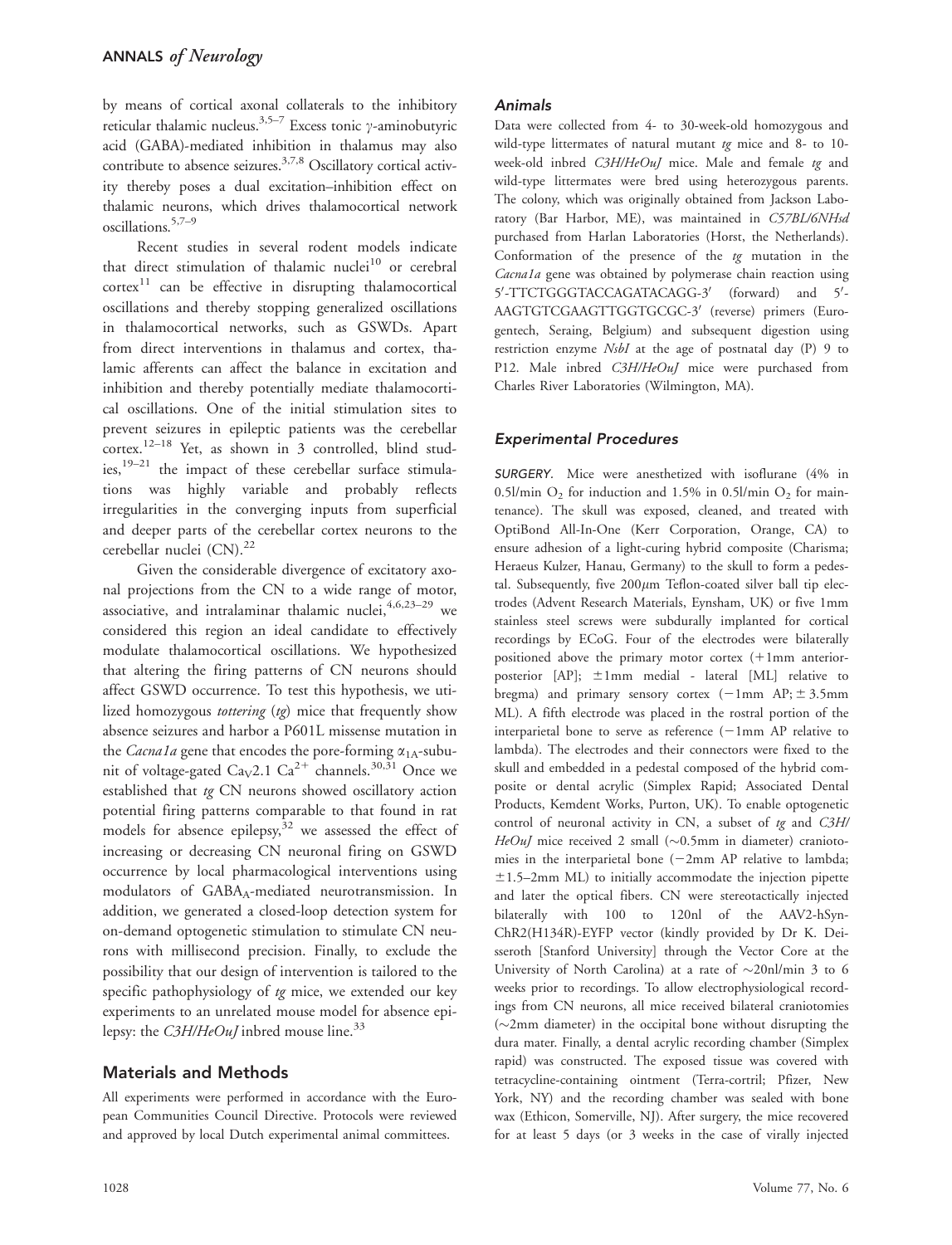mice) in their home cage and were allowed two  $\sim$ 3-hour sessions on consecutive days during which the mice were left undisturbed to accommodate to the setup.

ELECTROPHYSIOLOGICAL RECORDINGS. During the accommodation session, the animals' motor behavior was visually inspected for behavioral correlates of the oscillatory cortical activity during episodes of GSWDs. No consistent patterns of movement were identified during such epileptic activity, as described before in tg and other rodent models of absence epilepsy.30,32,34 Recordings were performed in awake, head-fixed animals, lasted no longer than 4 consecutive hours, and were performed during various times of day. No consistent pattern was identified in ECoG frequency spectra with respect to the day–night cycle.<sup>35</sup> While being head-restrained, mice were able to move all limbs freely. Body temperature was supported using a homeothermic pad (FHC, Bowdoin, ME). For extracellular single unit recordings, custom-made, borosilicate glass capillaries (outer diameter  $= 1.5$ mm, inner diameter  $= 0.86$ mm, resistance =  $8-12M\Omega$ , taper length =  $\sim$ 8mm, tip diameter- $=$  ~1 $\mu$ m; Harvard Apparatus, Holliston, MA) filled with 2M NaCl were positioned stereotactically using an electronic pipette holder (SM7; Luigs & Neumann, Ratingen, Germany). CN were localized by stereotactic location as well as the characteristic sound and density of neuronal activity.<sup>36</sup> To record from medial CN (MCN), electrodes were advanced through vermal lobules 6 to 7 with  $0^{\circ}$  jaw angle relative to the interaural axis to a depth of 1.6 to 2.4mm. To record from interposed nuclei (IN), electrodes were advanced through the paravermal or hemispheric part of lobules 6 to 7 using a yaw angle of  $\sim 10^{\circ}$  relative to the interaural axis to a depth of 1.8 to 2.7mm. To record from lateral CN (LCN), electrodes were advanced through the paravermal or hemispheric part of lobules 6 to 7 using a yaw angle of  $\sim$ 25° relative to the interaural axis to a depth of 2.7 to 4mm. A subset of electrophysiological recording sites was identifiable following Evans blue injections (see below) and confirmed the accuracy of our localization technique. ECoGs were filtered online using a 1 to 100Hz band pass filter and a 50Hz notch filter. Single unit extracellular recordings and ECoGs were simultaneously sampled at 20kHz (Digidata 1322A; Molecular Devices, Axon Instruments, Sunnyvale, CA), amplified, and stored for offline analysis (CyberAmp & Multiclamp 700A, Molecular Devices).

PHARMACOLOGICAL MODULATION OF CN NEURONAL ACTION POTENTIAL FIRING. To bilaterally target the CN for pharmacological intervention, their location was first determined as described above, after which we recorded 1 hour of "baseline" ECoG. Next, a borosilicate glass capillary (Harvard Apparatus; tip diameter =  $\sim$ 5 $\mu$ m) filled with 1 of the following mixtures replaced the recording pipette to allow high spatial accuracy of the injection: to decrease CN neuronal action potential firing, we applied 0.5% muscimol (GABAA-agonist; Tocris Bioscience, Bristol, UK) dissolved in 1M NaCl (Sigma-Aldrich, St Louis, MO); to increase CN neuronal action potential firing, we applied  $100\mu$ M gabazine (GABA<sub>A</sub>- antagonist; Tocris) dissolved in 1M NaCl; or 1M NaCl for sham

injections. The experimenter was blinded for the solutions injected. The solution was bilaterally administered to CN by pressure injections of  $\sim$ 150nl at a rate of  $\sim$ 50nl/min, following which 1 hour of postinjection ECoG was recorded. As an additional control, similarly sized injections of saline with either gabazine or muscimol were administered to lobules 6 and 7 and Crus I and Crus II of the cerebellar cortex. The drugs were injected superficially (0.7–1mm from the surface) to avoid spread to the CN. The locations of the injections were identified with the use of electrophysiological recordings and stereotactic coordinates, and most (19 of 26) CN injections were histologically confirmed using the fluorescence of Evans blue (1% in 1M saline supplied to the injected solution; Supplementary Fig). $37$  To verify the effects of muscimol, gabazine, and vehicle, we recorded extracellular activity in the injected area during 20 to 50 minutes after the injections. Immediately after acquiring the postinjection ECoG, an overdose of sodiumpentobarbital (0.15ml intraperitoneally) was administered allowing transcardial perfusion (0.9% NaCl followed by 4% paraformaldehyde in 0.1M phosphate buffer [PB];  $pH = 7.4$ ) to preserve the tissue for histological verification of the injections.

OPTOGENETIC STIMULATION OF CN NEURONS. Optic fibers (inner diameter =  $200 \mu m$ , numerical aperture = 0.39; Thor labs, Newton, NJ, USA) were placed  $\sim$ 200 $\mu$ m from the injection site and connected to 470nm or 590nm light-emitting diodes (LEDs; Thor labs), or  $\sim 200 \mu m$  above the brain, that is, in the "wrong location." Light intensity at the tip of the implantable fiber was  $550 \pm 50 \mu$ W/mm<sup>2</sup> (measured after each experiment). Activation of LEDs by a single 30- to 300 millisecond pulse was triggered manually (open-loop) or by a closed-loop detection system (as described below). In each mouse, 4 stimulation protocols were used: (1) bilateral stimulation (470nm), (2) unilateral stimulation (470nm), (3) bilateral stimulation (590nm), and (4) bilateral stimulation (470nm) with optical fibers outside of the CN (to exclude potential effects of visual input on the GSWD occurrence.<sup>30,32</sup> After the last experimental session, animals were sedated and perfused (as described above) to preserve tissue for histological verification of channelrhodopsin-2 (ChR2) expression.

IMMUNOFLUORESCENCE. After perfusion, the cerebellum was removed and postfixed in 4% paraformaldehyde in 0.1M PB for 1.5 hour, placed in 10% sucrose in 0.1M PB at 4°C overnight, and subsequently embedded in gelatin in 30% sucrose (in 0.1M PB). Embedded brains were postfixed for 2.5 to 3 hours in 30% sucrose and 10% formaldehyde (in Milli-Q; Millipore, Billerica, MA) and placed overnight in 30% sucrose (in  $0.1M$  PB) at  $4^{\circ}$ C. Forty-micrometer-thick transversal slices were serially collected for immunofluorescent 4',6-diamidino-2phenylindole (DAPI) staining. To confirm correct localization of the injections, fluorescence was assessed with images captured using a confocal laser scanning microscope (LSM 700; Zeiss, Lambrecht, Germany) at 555nm (Evans blue), 405nm (DAPI), and 488 to 527nm (green fluorescent protein/yellow fluorescent protein range) and optimized for contrast and brightness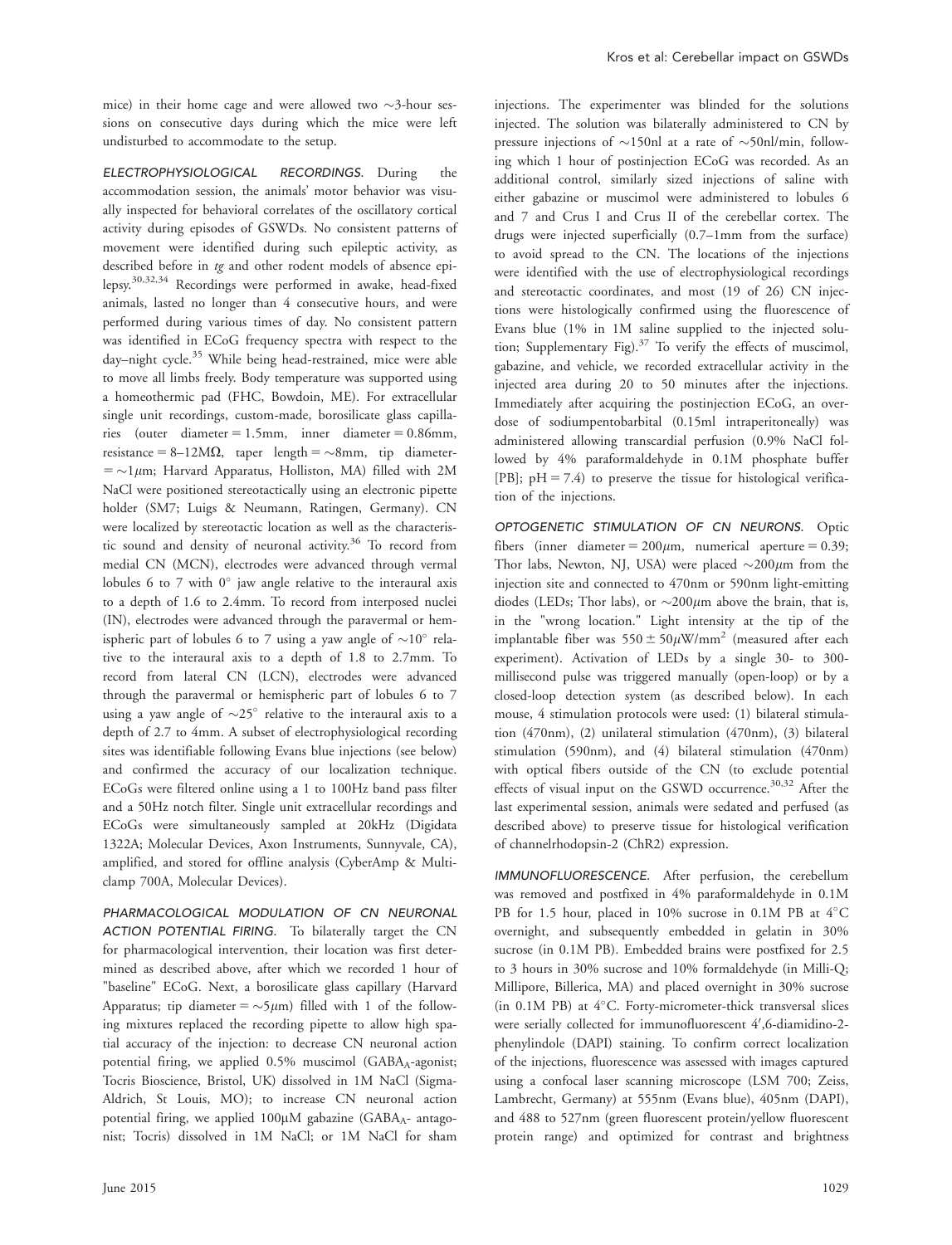manually (Zen 2009 software, Zeiss). The fluorescent images were captured using a tile-scan function of the Zen software with a  $\times 10$  objective and have been optimized for representation using Adobe Illustrator (Creative Suite 6; Adobe Systems, San Jose, CA).

## Data Analyses

OFFLINE GSWD DETECTION. To accurately determine start and end of absence GSWDs and the locations of ECoG spikes (negative ECoG peaks during episodes of GSWDs), a customwritten GSWD detection algorithm (LabVIEW, National Instruments, Austin, TX) was used. In short, we detected those time points in the ECoG for which the first derivative of the filtered ECoG traces (3rd order Butterworth 1Hz high pass) changed polarity. The amplitude differences between each point and both its neighbors were summed to detect fast, continuous amplitude changes and potential GSWDs with a manually set amplitude threshold. Series of GSWDs were marked when: (1) 5 threshold-exceeding data points appeared within 1 second and  $(2)$  each of the intervals between the points was  $\langle 300 \rangle$ milliseconds. Furthermore, we separated GSWDs by applying the following 4 rules: (1) a point is the first spike of a GSWD episode if there are no other spikes in the previous 300 milliseconds, (2) a point is the last spike of a GSWD episode if there are no other spikes in the next 350 milliseconds, (3) the inter-GSWD episode interval is  $\geq 1$  second, and (4) the minimal GSWD duration is 1 second.

GSWD DEFINITION. An ictal period is defined as starting at the first ECoG spike of a GSWD and ending at the last ECoG spike. Unless stated otherwise, spike-and-wave discharges that lasted >1 second and appeared in both M1 and S1 were considered GSWDs.

An interictal period is defined as the time in between GSWDs starting 2 seconds after 1 GSWD and ending 2 seconds before the next GSWD.

DETECTION OF ACTION POTENTIALS IN EXTRACELLULAR RECORDINGS. Extracellular recordings were included if activity was well isolated and held stable for >100 seconds. Action potential detection in extracellular traces was performed using threshold-based analyses with customized MATLAB (Math-Works, Natick, MA) routines incorporating principal component analysis of the spike waveform or with the MATLABbased program SpikeTrain (Neurasmus, Erasmus MC Holding, Rotterdam, the Netherlands).

GSWD-RELATED FIRING PATTERN MODULATION. A custom-written algorithm in LabVIEW was used to assess whether CN neurons showed GSWD-modulated firing patterns during GSWDs in the ECoG of the contralateral primary sensory cortex (in the case of medial CN neurons) or primary motor cortex (in the case of interposed or lateral CN neurons). The minimum duration per episode was set at 2 seconds to construct GSWD-triggered raster plots and peri-GSWD time histograms (PSTHs) with a 5-millisecond bin width, which allowed us to determine: (1) modulation amplitude: the amplitude difference between the peak and trough near  $t = 0$ ; (2) modulation frequency: frequency of the sine wave that fits the PSTH best; and (3) mean power at GSWD frequency: a fast Fourier transform (fft) between 6 and 9Hz (GSWD frequency range). Next, the interspike intervals (ISIs) used for this PSTH were randomly shuffled 500 times and converted into a new PSTH with 5-millisecond bin width to create normal distributions of modulation amplitude and mean power at GSWD frequency. Z scores were calculated for the real and shuffled data by applying:  $Z = (X - \mu)/\sigma$ , where  $X =$  the value based on the original PSTH,  $\mu$  = the mean of the bootstrapped normal distribution, and  $\sigma$  = its standard deviation (SD). Cells were identified as GSWD modulated if: (1) the modulation amplitude was significantly higher than expected by chance  $(Z \ge 1.96$ ,  $p \le 0.05$ ), (2) the cell modulated at GSWD frequency (6– 9Hz), and (3) the mean power at GSWD frequency was significantly higher than expected by chance ( $Z \ge 1.96$ ,  $p \le 0.05$ ). Because all CN neurons that showed significant Z scores of mean power at GSWD frequency also showed significantly higher modulation amplitudes, the former was used for further analyses. The term Z score refers to mean power at GSWD frequency unless stated otherwise.

COHERENCE. To determine the spectral coherence between the activity of a CN neuron and the ECoG signal during GSWDs, a custom-written MATLAB routine was used. The extracellular signal was time-binned at 1-millisecond precision, convolved with a  $sinc(x)$ -kernel (cutoff frequency = 50Hz) and downsampled to 290 Hz. The ECoG signal was directly downsampled to 290 Hz. The magnitude squared coherence was calculated per GSWD episode using Welch's averaged, modified periodogram method and is defined as:  $C_{xy}(f) = |P_{xy}(f)|^2 / P_{xx}(f) \cdot P_{yy}(f)$  with the following parameters: window = 290 (Hamming), noverlap = 75%, length of fft  $(nfft) = 290$ , sampling frequency = 290 (due to the window size, only GSWDs> 1.5 seconds were considered). The coherence value per GSWD was defined as the maximum coherence in the 6 to 9Hz frequency band; a weighted average per cell based on GSWD duration was used.

FIRING PATTERN PARAMETERS. Firing patterns parameters were assessed using custom-written LabVIEW-based programs calculating firing frequency, coefficient of variation (CV) of  $ISIs = \sigma_{ISI}/\mu_{ISI}$ ,  $CV2 = 2|ISI_{n+1} - ISI_n|/(ISI_{n+1} + ISI_n)$ , and burst index  $=$  number of action potentials within bursts/total number of action potentials in a recording, where a burst is defined as  $\geq$ 3 consecutive action potentials with an ISI  $\leq$  10 milliseconds. CV reports regularity of firing throughout the whole recording and CV2 quantifies the regularity of firing on a spike-to-spike basis.<sup>38</sup> Firing pattern parameters were specifically calculated for ictal and interictal periods.

REGRESSION ANALYSES OF INTERICTAL CN ACTIVITY. To evaluate whether there is a type of CN neuron that is predisposed for ictal phase-locking during GSWDs, we analyzed the neurons' interictal activity using a custom-made MATLAB routine, aiming to probe the predictability of the ictal activity. We used Gaussian process regression,<sup>39</sup> which is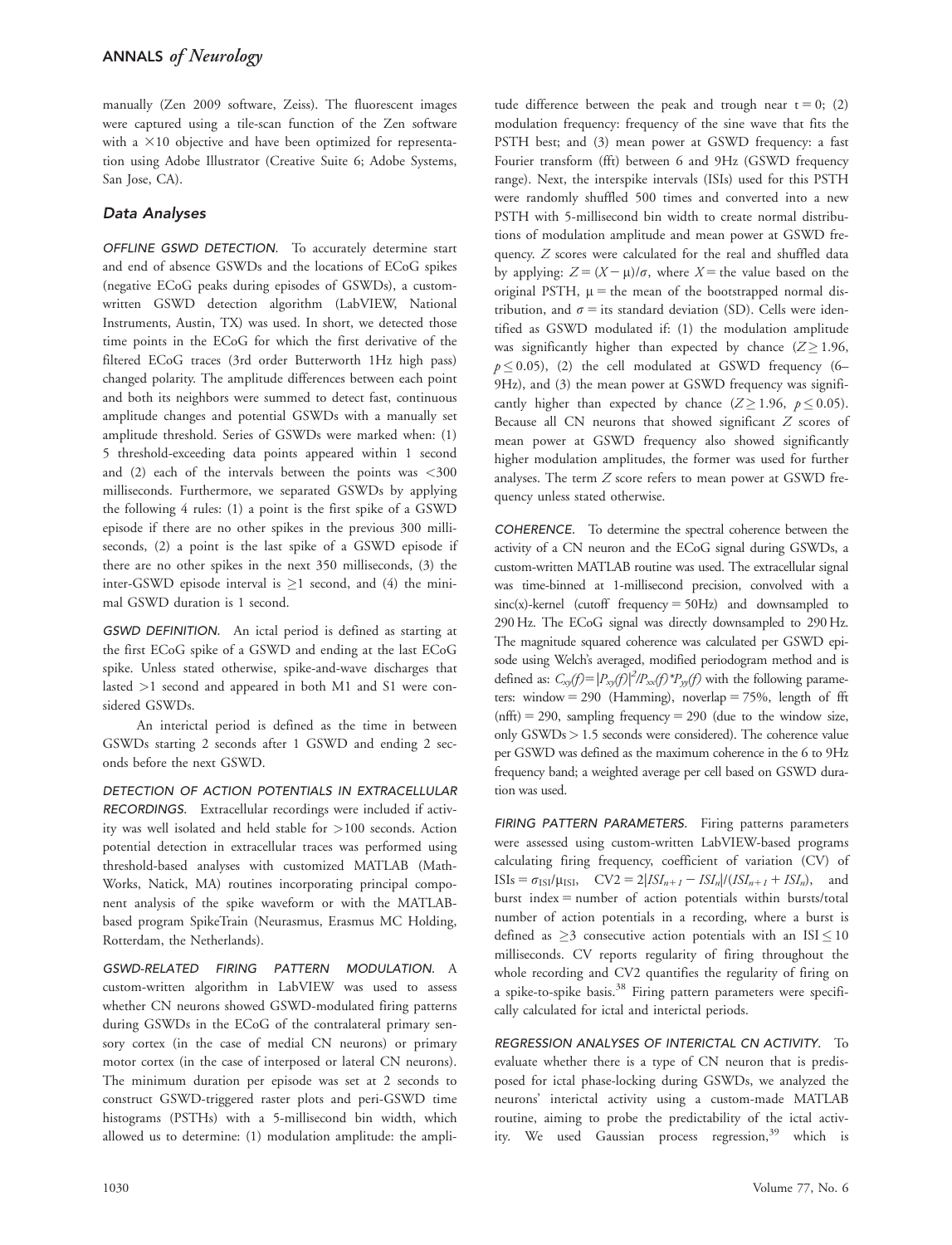considered to be among the best nonlinear regression methods, to determine whether the GSWD modulation of the activity was predictable from the interictal activity of the neurons. The measures that enabled the prediction of the modulation amplitude most accurately were CV, log-interval entropy, firing frequency, and permutation entropy. The interictal parts of the extracellular recordings were divided into 1 second bins. To calculate the log-interval entropy, in which entropy measures the predictability of a system, first a natural logarithm of the intervals, in milliseconds, was taken to construct a histogram with a bin width of 0.02  $log_e$  (time). Furthermore, a Gaussian convolution was performed using a kernel of one-sixth SD of the log(ISIs).

The entropy of the ISI histogram  $p(I_i)$  was calculated by:

$$
Ent(I) = -\sum_{i=1}^{N} p(I_i) \log_2 p(I_i)
$$
 (1)

Furthermore, we analyzed the permutation entropy, which is calculated as the predictability of the order of neighboring ISIs rather than the actual values of the ISIs.<sup>40</sup>

NORMALIZED GSWD OCCURRENCE AND DURA-TION. GSWDs were detected using the offline ECoG detection algorithm described above. Total number of GSWDs and average GSWD duration were calculated and normalized to baseline values.

ASSESSMENT OF CELLULAR RESPONSES TO OPTOGE-NETIC STIMULATION. Action potentials were detected as described above. A custom-written LabVIEW program was used to construct light-triggered raster plots and peri–stimulus time histograms with a 5-millisecond bin width. Changes in CN neuronal firing rate upon optical stimulation were subsequently determined by calculating the total number of action potentials during light pulses divided by the total length of the pulse and compared with the baseline firing rate (calculated from the total recording time excluding the optogenetic stimulation). In the current study, we consider differences in action potential firing rate exceeding 25% as responsive.

ASSESSMENT OF IMPACT OF OPTOGENETIC CEREBELLAR OUTPUT STIMULATION ON GSWDS. The start and end of seizures were identified using the offline GSWD detection method described above. A custom-written LabVIEW program was used to assess the effectiveness of optogenetic stimulation in stopping GSWDs. Only light pulses triggered prior to the natural end of the seizure were used for analysis. The time difference between the light pulse and the end of the seizure was calculated. The seizure was considered "stopped by the optogenetic stimulation" when this time difference did not exceed 150 milliseconds. Mean power at GSWD frequency (6–9Hz) was calculated using FFT of the ECoG signal recorded during 1 second or 0.5-second (in the case of closed-loop optogenetic stimulation) time periods before and after the light pulse. Averaged responses to light pulses are represented per animal and per stimulus condition by averaging complex Morlet wavelets of 4-second windows ranging from 2 seconds before to 2 seconds after the stimulus.

ASSESSMENT OF ONSET OF OPTICAL CEREBELLAR NUCLEI STIMULATION RELATIVE TO GSWD CYCLE. The time difference between the onset of stimulation and the last spike before stimulation was calculated and divided by the median length of 1 GSWD during that episode, representing 1 cycle of 360. The outcome was subsequently multiplied by 360. Note that the optogenetic stimuli were not initiated with a fixed delay after the occurrence of an ECoG spike; the delay depended on the visual interpretation and reaction speed of the experimenter (for manual activation of the LED) or on the closed-loop detection system for which the delay depends on the variability of the ECoG directly prior to the GSWDs (see below and van Dongen et  $al<sup>41</sup>$ ).

CLOSED-LOOP GSWD DETECTION. The GSWD detection system has been implemented using a real-time, digital waveletfilter setup. The analog pre-filter used for digitization has 4 functions: (1) amplification, (2) offset injection to match the signal to the input range of the analog to digital converter (ADC), (3) artifact removal by using a second-order 0.4Hz high-pass filter, and (4) antialiasing by means of a second-order 23.4Hz low-pass filter. The filter is realized using discrete components on a prototype printed circuit board (PCB). Following the PCB, the wavelet filter functionality is implemented on a TI Sitara AM335x ARM microprocessor (Texas Instruments, Dallas, TX). It first digitizes the signal from the analog filter with its integrated ADC using a sampling frequency of 100Hz. Subsequently the signal is filtered using a wavelet filter and the GSWD episode is detected using signal thresholding. Upon detection an output LED is switched on to stimulate the target area in the cerebellum. Wavelet filters have previously been successfully applied for real-time GSWD detection.<sup>42</sup> Here we applied a complex Morlet wavelet at 6.7Hz that resembled a GSWD. The wavelet filter was implemented as a finite impulse response filter by truncating the ideal complex Morlet wavelet as described earlier.<sup>43</sup> Using the 2 thresholds that are set manually during a recording session, the GSWDs are detected during a positive, high-threshold crossing and the detection is ended upon a negative, low-threshold crossing.

STATISTICAL ANALYSES. Statistical differences in firing pattern parameters between independent groups of CN neuronal recordings (eg, from tg mice, their wild-type littermates, GSWD-modulated and non–GSWD-modulated, before and after gabazine injection) were determined using multivariate analyses of variance (MANOVAs) with firing frequency, CV, CV2, and burst index as dependent variables and group as independent variable. When a MANOVA showed a significant result, post hoc analyses of variance (ANOVAs) were used to assess contributions of individual firing pattern parameters with Bonferroni corrected p-values.

Differences in coherence value between GWSDmodulated and non–GWSD-modulated cells were assessed using unpaired samples  $t$  tests. Cochran and Cox adjustment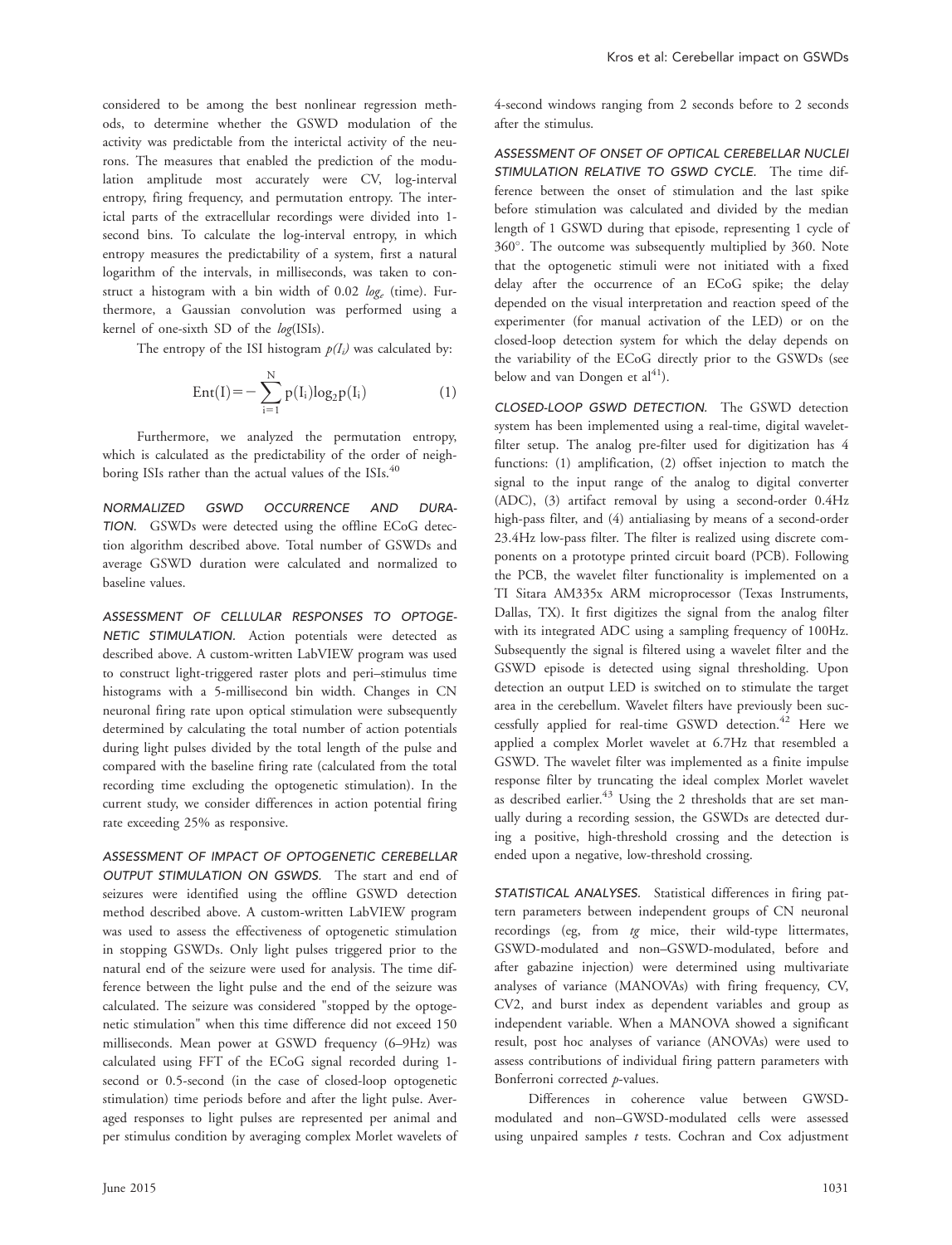for the standard error of the estimate and the Satterthwaite adjustment for the degrees of freedom were used because equality of variances was not assumed.

Differences in normalized number of GSWD episodes and their duration between traces pre- and postinjection of either muscimol, gabazine, or saline were tested by using nonparametric Friedman ANOVAs with 1 within-subjects factor (ie, time period) with 2 levels (baseline and postinjection).

Differences in mean power at 6 to 9Hz before and after a light pulse were tested using values from all individual pulses by use of repeated measures analysis of covariance (ANCOVA) with 1 within-subjects factor (ie, period) with 2 levels (before and after light pulse) and mouse number added as covariate to correct for variance in the within-subject factor explained by variance between mice. To test whether the time difference between the last ECoG spike before optogenetic stimulation and the subsequent spike deviates from the median interval between 2 ECoG spikes in "stopped seizures," a similar statistical approach was used. A repeated measures ANCOVA was used with 1 within-subject factor with 2 levels, both and ECoG spike intervals. Mouse number was again added as covariate. Because the number of seizures not terminated by the optogenetic stimulation was low, a nonparametric Friedman ANOVA was used to test the same difference.

To determine whether the phase angle of the optogenetic stimulation onset was related to the success rate of stopping GSWDs, we compared the phase angle distribution of successful attempts to that of the unsuccessful attempts. We tested for significant differences between these distributions using the nonparametric 2-sample Kuiper test.

A *p*-value  $\leq 0.05$  ( $\alpha$ ) was considered significant unless Bonferroni correction was used; in that case, a  $p$ -value of a/n was considered significant. Two-tailed testing was used for all statistical analyses and all were performed using SPSS 20.0 software (IBM, Armonk, NY). Exact information and outcomes regarding statistical testing are depicted in Tables 1 to 7.

# Results

# GSWD-Related CN Neuronal Activity

We first investigated whether CN neuronal activity and ECoG were correlated during spontaneous episodes of GSWDs in awake head-fixed homozygous tg mice (Fig 1). We found no significant differences in GSWD occurrence  $(t_{24} = -0.002, p = 0.998)$  and GSWD duration  $(t_{24} = 0.195, p = 0.847)$  between male and female tg mice, which is in line with data from other experimental animal models of absence epilepsy (reviewed by van Luijtelaar et al $44$ ). Therefore, we grouped data of both genders. GSWDs appeared simultaneously in bilateral primary motor (M1) and sensory cortices (S1) at 7.6  $\pm$  0.6Hz with an average duration of 3.6  $\pm$  1.4 seconds ( $n = 17$  mice). The GSWD frequency and appear-

other rodent models of absence epilepsy.30,32,34,45 During these GSWDs, action potential firing of a subset of CN neurons was phase-locked to GSWDs. A typical GSWDmodulated CN neuron showed oscillatory action potential firing at GSWD frequency; repetitive firing was observed during the wave in the ECoG, whereas the spike was accompanied by a pause in CN neuronal activity. These GSWD-modulated CN neurons showed significantly increased coherence with ECoG during seizures  $(p \le 0.001$ ; see Table 1). In each CN type (MCN, IN, and LCN), a substantial portion of the recorded CN neurons showed GSWD-modulated firing, with the highest percentage (73%; 49 of 67 neurons) in the IN and 35% (35 of 100 neurons) and 44% (19 of 43 neurons) in the MCN and LCN, respectively. We found no statistical difference  $(p = 0.512)$  in the phase of modulation of neuronal firing relative to the GSWD cycle for these 3 nuclei.

ance were comparable to earlier reports of awake tg and

To assess whether GSWD-modulated CN neurons differed from non-modulating CN neurons in baseline activity, we compared their interictal firing patterns. During interictal periods GSWD-modulated CN neurons showed a higher firing frequency and a more irregular, burstlike firing pattern compared with non-modulated neurons ( $p$ -values  $< 0.01$ ), and both modulated and nonmodulated groups showed a more irregular firing pattern and increased burst index compared to CN neurons recorded from wild-type littermates (p-values < 0.01; see Fig 1G, Table 1). Gaussian process regression<sup>39</sup> revealed that in tg mice interictal CN neuronal firing was correlated with the ictal firing pattern; 94% of neurons that phase-locked their activity to GSWDs could be predicted correctly, based on their interictal firing pattern (see Fig 1H). These data indicate that a large subset of neurons within each CN consistently shows seizure-modulated activity, that is, that these GSWD-modulated CN neurons are different from non-modulated neurons in basic, interictal firing patterns and that GSWD-related modulation can be predicted based on these interictal firing patterns.

# Impact on GSWD Occurrence of Pharmacological Interventions That Modulate CN Action Potential Firing

CN neurons provide excitatory input to thalamic neu $rons^{4,6,23-29}$  and thereby potentially contribute to the excitation–inhibition balance that sets thalamic activity patterns. Excess tonic inhibition of thalamic activity has been linked to the occurrence of absence seizures,  $3,7,8$ and therefore we hypothesized that a decrease in CN output in  $tq$  should increase the occurrence of GSWDs,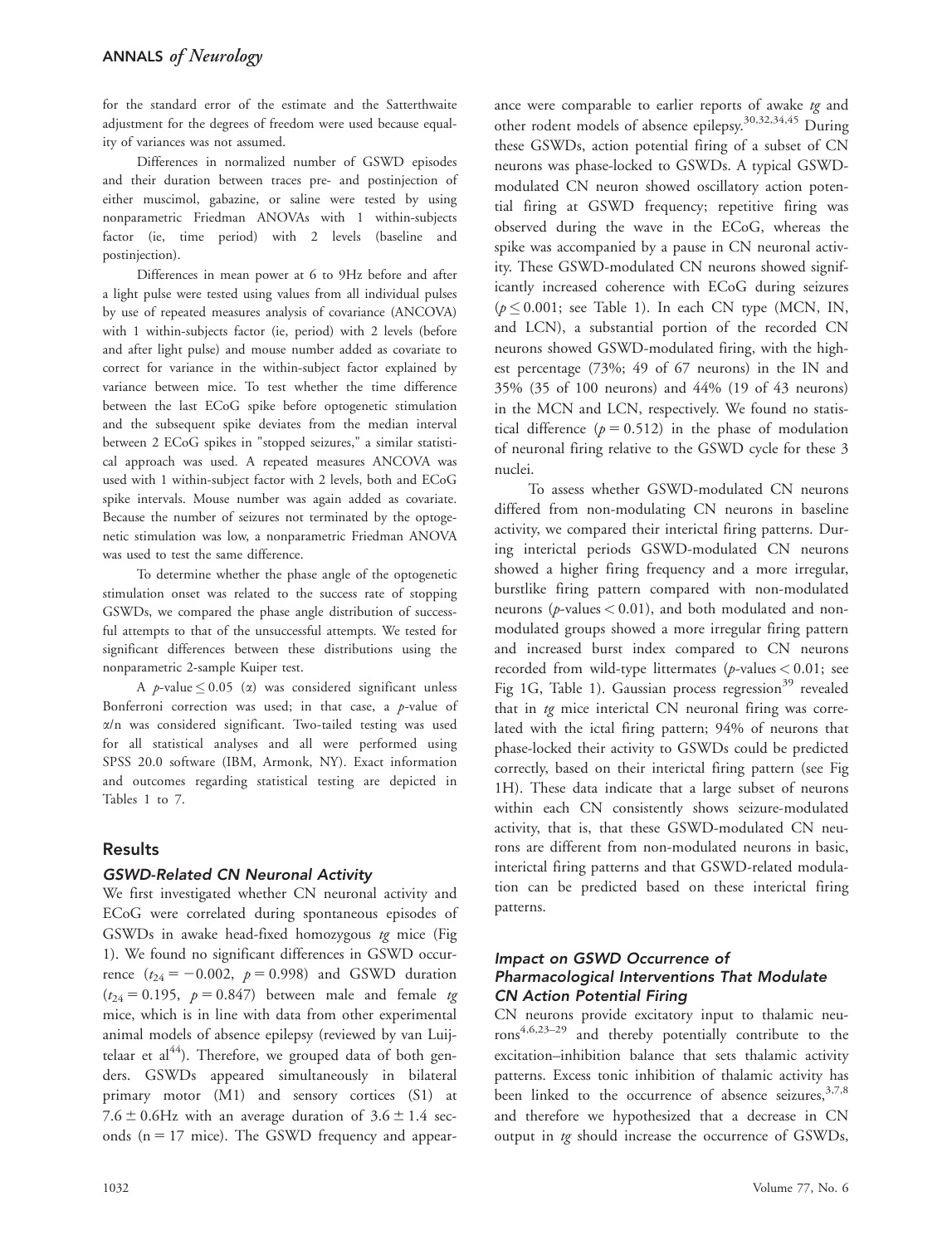|                                                    | <b>TABLE 1. CN Action Potential Firing</b>                         |         |                 |                                                |                                                               |  |  |  |
|----------------------------------------------------|--------------------------------------------------------------------|---------|-----------------|------------------------------------------------|---------------------------------------------------------------|--|--|--|
| <b>Tested Data</b>                                 | <b>Compared Groups</b>                                             | $N$ $p$ |                 | t or F-value                                   | <b>Statistical Test</b>                                       |  |  |  |
|                                                    | Differences in phase relation between CN modulation and GSWD cycle |         |                 |                                                |                                                               |  |  |  |
| Phase relation                                     | <b>MCN</b>                                                         |         | 100 0.512       | $F(2,100) = 0.674$                             | Watson-Williams<br>multiple sample test                       |  |  |  |
|                                                    | IN                                                                 | 67      |                 |                                                |                                                               |  |  |  |
|                                                    | <b>LCN</b>                                                         | 43      |                 |                                                |                                                               |  |  |  |
| Differences in CN neuronal action potential firing |                                                                    |         |                 |                                                |                                                               |  |  |  |
| Coherence                                          | tg GSWD-modulated                                                  |         |                 | $103 \le 0.001^a$ $t(195.9) = 13.35$           | Independent<br>samples $t$ test                               |  |  |  |
|                                                    | tg non-modulated                                                   | 107     |                 |                                                |                                                               |  |  |  |
| Overall                                            | Wild type                                                          |         |                 | 94 $\langle 0.001^a \ F(4,192) = 68.72$        | <b>MANOVA</b><br>(Pillai's trace)                             |  |  |  |
|                                                    | tg GSWD-modulated<br>interictal                                    | 103     |                 |                                                |                                                               |  |  |  |
| Firing frequency                                   | Wild type                                                          | 94      | 0.095           | $F(1,195) = 2.81$                              | ANOVA (Bonferroni)                                            |  |  |  |
|                                                    | tg GSWD-modulated<br>interictal                                    | 103     |                 |                                                |                                                               |  |  |  |
| Coefficient of variation Wild type                 |                                                                    |         |                 | 94 $\lt$ 0.001 <sup>a</sup> $F(1,195) = 58.88$ | ANOVA (Bonferroni)                                            |  |  |  |
|                                                    | tg GSWD-modulated<br>interictal                                    | 103     |                 |                                                |                                                               |  |  |  |
| CV <sub>2</sub>                                    | Wild type                                                          |         |                 | 94 $\lt$ 0.001 <sup>a</sup> $F(1,195) = 34.63$ | ANOVA (Bonferroni)                                            |  |  |  |
|                                                    | tg GSWD-modulated<br>interictal                                    | 103     |                 |                                                |                                                               |  |  |  |
| Burst index                                        | Wild type                                                          |         |                 |                                                | 94 $\langle 0.001^a \ F(1,195) = 230.86 \ ANOVA (Bonferroni)$ |  |  |  |
|                                                    | tg GSWD-modulated<br>interictal                                    | 103     |                 |                                                |                                                               |  |  |  |
| Overall                                            | Wild type                                                          |         |                 |                                                | <b>MANOVA</b><br>(Pillai's trace)                             |  |  |  |
|                                                    | tg non-modulated<br>interictal                                     | 107     |                 |                                                |                                                               |  |  |  |
| Firing frequency                                   | Wild type                                                          | 94      | 0.092           | $F(1,199) = 2.86$                              | <b>ANOVA</b><br>(Bonferroni)                                  |  |  |  |
|                                                    | tg non-modulated<br>interictal                                     | 107     |                 |                                                |                                                               |  |  |  |
| Coefficient of variation Wild type                 |                                                                    |         |                 | 94 $\langle 0.001^a \ F(1,199) = 15.13$        | ANOVA (Bonferroni)                                            |  |  |  |
|                                                    | tg non-modulated<br>interictal                                     | 107     |                 |                                                |                                                               |  |  |  |
| CV2                                                | Wild type                                                          |         | $94 \le 0.01^a$ | $F(1,199) = 6.79$                              | ANOVA (Bonferroni)                                            |  |  |  |
|                                                    | tg non-modulated<br>interictal                                     | 107     |                 |                                                |                                                               |  |  |  |
| Burst index                                        | Wild type                                                          | 94      |                 | $\langle 0.001^a \ F(1,199) = 37.99$           | ANOVA (Bonferroni)                                            |  |  |  |
|                                                    | tg non-modulated<br>interictal                                     | 107     |                 |                                                |                                                               |  |  |  |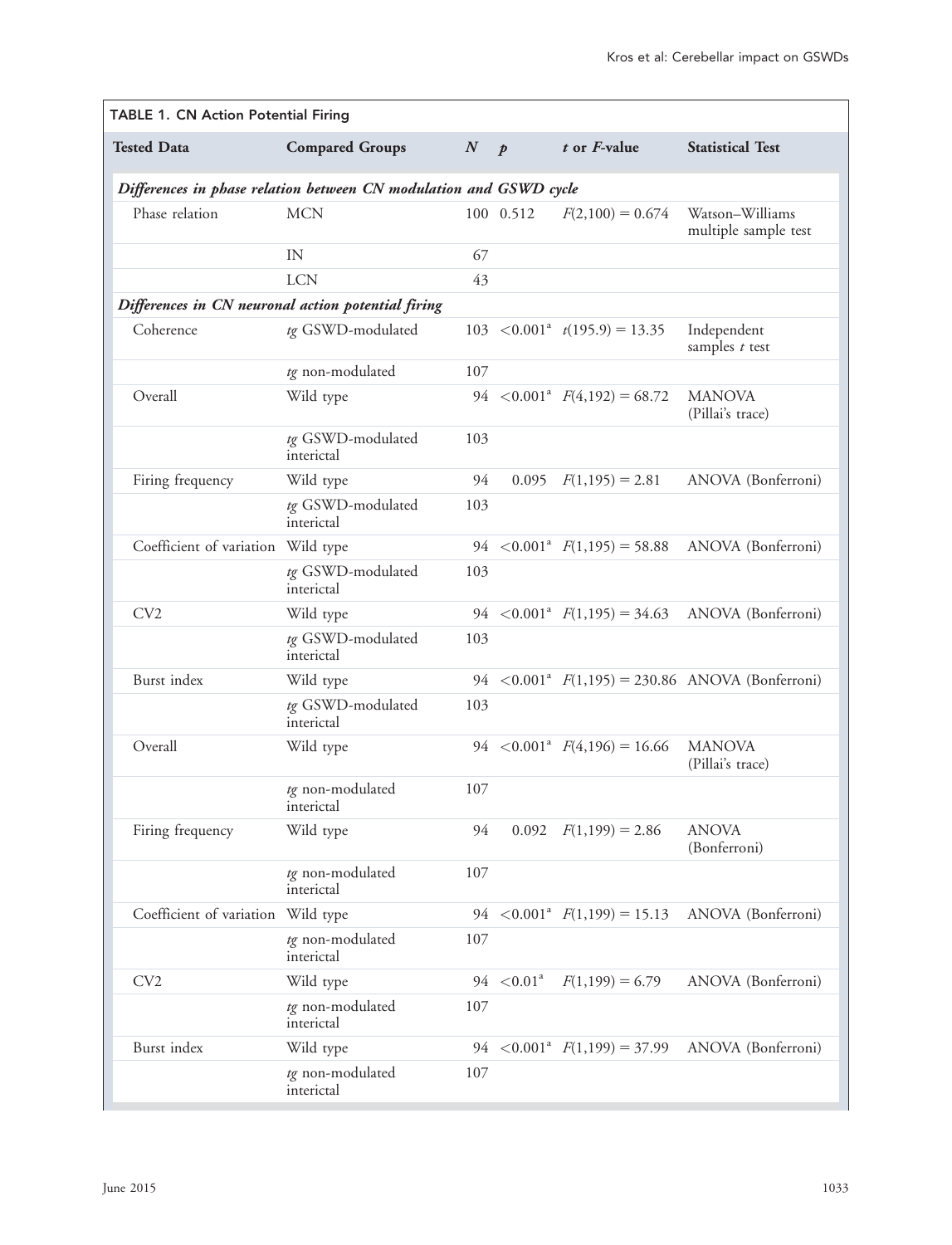| <b>TABLE 1: Continued</b> |  |  |  |
|---------------------------|--|--|--|
|---------------------------|--|--|--|

| <b>Tested Data</b>                                                                                                                                                                                | <b>Compared Groups</b>                                                                                         | $N$ $p$ |  | t or <i>F</i> -value | <b>Statistical Test</b>                                           |  |
|---------------------------------------------------------------------------------------------------------------------------------------------------------------------------------------------------|----------------------------------------------------------------------------------------------------------------|---------|--|----------------------|-------------------------------------------------------------------|--|
| Overall                                                                                                                                                                                           | tg GSWD-modulated<br>interictal                                                                                |         |  |                      | 103 < 0.001 <sup>a</sup> $F(4,205) = 17.84$ MANOVA (Pillai trace) |  |
|                                                                                                                                                                                                   | tg non-modulated interictal 107                                                                                |         |  |                      |                                                                   |  |
| Firing frequency                                                                                                                                                                                  | tg GSWD-modulated $103 < 0.001^a$ $F(1,208) = 16.31$ ANOVA (Bonferroni)<br>interictal                          |         |  |                      |                                                                   |  |
|                                                                                                                                                                                                   | tg non-modulated interictal 107                                                                                |         |  |                      |                                                                   |  |
|                                                                                                                                                                                                   | Coefficient of variation tg GSWD-modulated $103 \le 0.01^a$ $F(1,208) = 7.12$ ANOVA (Bonferroni)<br>interictal |         |  |                      |                                                                   |  |
|                                                                                                                                                                                                   | tg non-modulated interictal 107                                                                                |         |  |                      |                                                                   |  |
| CV <sub>2</sub>                                                                                                                                                                                   | <i>tg</i> GSWD-modulated $103 < 0.01^a$<br>interictal                                                          |         |  |                      | $F(1,208) = 9.47$ ANOVA (Bonferroni)                              |  |
|                                                                                                                                                                                                   | tg non-modulated interictal 107                                                                                |         |  |                      |                                                                   |  |
| Burst index                                                                                                                                                                                       | <i>tg</i> GSWD-modulated $103 < 0.001^a$ $F(1,208) = 62.6$<br>interictal                                       |         |  |                      | ANOVA (Bonferroni)                                                |  |
|                                                                                                                                                                                                   | tg non-modulated interictal 107                                                                                |         |  |                      |                                                                   |  |
| Corresponds to Figure 1.<br><sup>a</sup> Statistically significant.<br>ANOVA = analysis of variance; CN = cerebellar nuclei; GSWD = generalized spike-and-wave discharge; IN = interposed nuclei; |                                                                                                                |         |  |                      |                                                                   |  |

 $LCN =$  lateral cerebellar nuclei; MANOVA = multivariate analysis of variance; MCN = medial cerebellar nuclei.

whereas increased CN output should have the opposite effect. To test this, we locally applied (see Fig 2, Supplementary Fig) either  $GABA_A$ -agonist muscimol, which stopped CN neuronal action potential firing (no statistical comparison was possible due to complete cessation of action potential firing), or GABAA-antagonist gabazine (SR-95531), which consistently increased the frequency  $(p < 0.01)$  and regularity of CN neuronal firing  $(p < 0.001$ ; see Table 2). Upon bilateral CN injections with muscimol, the occurrence of GSWDs increased by 160 to 3,700% postinjection ( $p < 0.01$ ; recorded for 60 minutes; peak of seizure occurrence  $34.5 \pm 16.5$  minutes after injection;  $n = 10$ ). In contrast, bilateral CN injections with gabazine significantly reduced the occurrence of GSWDs ( $p < 0.05$ ; first seizure occurred 32.5  $\pm$  17.4 minutes after injection;  $n = 10$ ) and bilateral sham injections did not change GSWD occurrence ( $p = 0.18$ ). The duration of GSWDs was not significantly changed following muscimol, gabazine, or saline injections in the CN (muscimol:  $p = 0.21$ ; gabazine:  $p = 0.32$ ; saline:  $p = 0.41$ ). As a control, we also injected similar quantities of gabazine or muscimol into the cerebellar cortex; this had no significant effect on the GSWD occurrence ( $p = 0.66$  and 0.32, respectively) or duration ( $p = 0.66$ 

CN, but not the cerebellar cortex, is highly effective in modulating the occurrence of GSWDs in tg mice. Notably, we observed that muscimol and gabazine were most effective when the injections were in the IN and/or LCN (no statistical difference in impact on GSWD-occurrence after IN and/or LCN injections;  $p = 0.70$ ; Mann–Whitney U test) compared to injections in the MCN ( $p = 0.07$ for muscimol and  $p < 0.05$  for gabazine; see Supplementary Fig, Table 3). To study whether these differences in impact of pharmacological interventions aimed at the MCN or the IN and LCN were due to a variable effect on neuronal activity, we also performed single unit recordings in the injected CN. Regardless of the injected nucleus, muscimol effectively silenced all action potential firing and gabazine consistently increased the firing frequency and the regularity of action potential firing (all  $p$ -values < 0.01 for firing frequency, CV, and CV2; see Table 4). These findings indicate that although effects of muscimol and gabazine on the neuronal activity were similar throughout all CN, the effect of manipulating activity in the IN and LCN seems to exert a larger impact on GSWD-occurrence in the mutants than targeting the

for both gabazine and muscimol injections). Thus, pharmacological manipulation of neuronal activity in the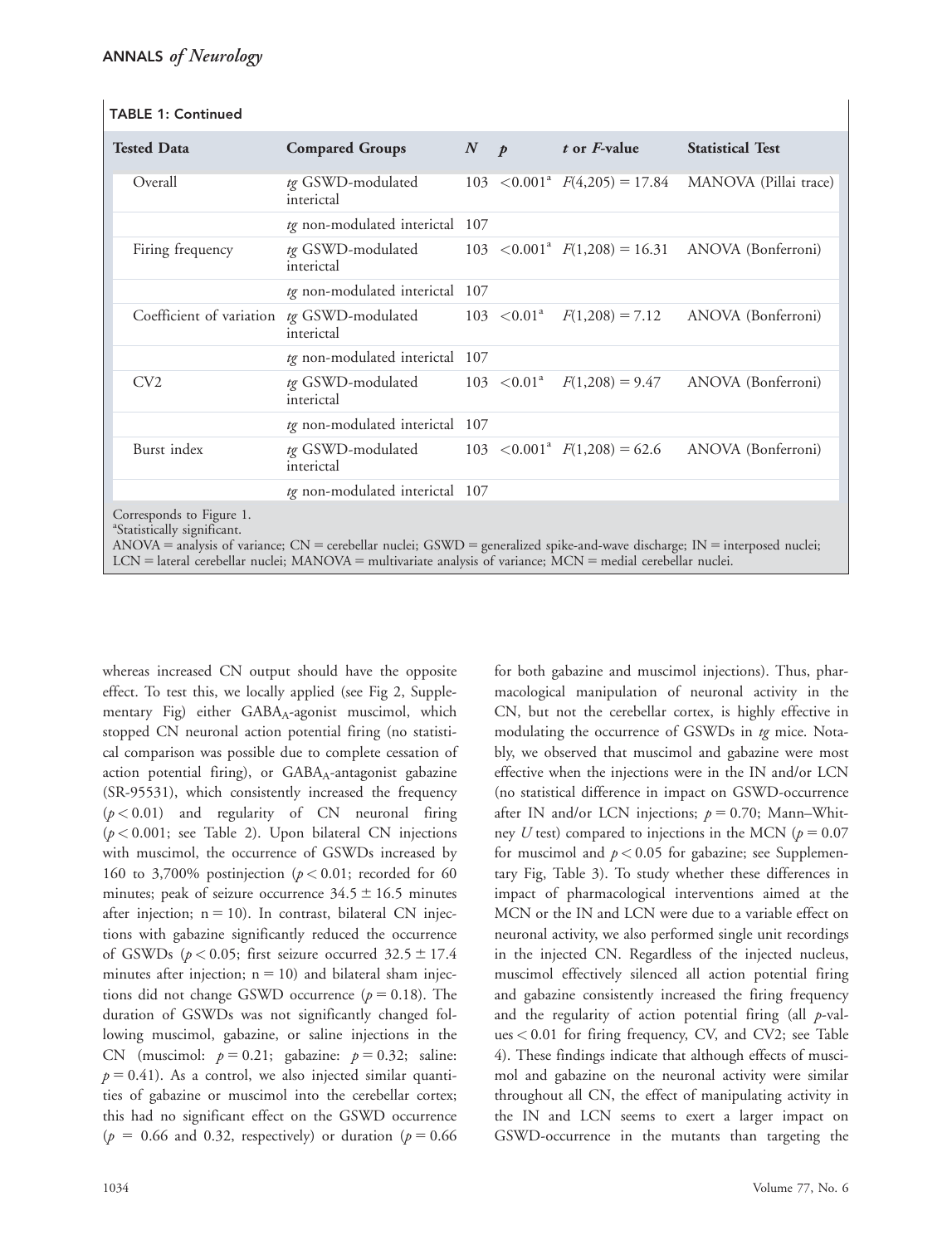

MCN. Instead, pharmacological interventions in the CN of wild-type littermates (n 5 2) did not evoke GSWD-episodes (data not shown).

Although it has been shown that pharmacological interventions can have sex-specific differences in animal models of epilepsy<sup>46</sup> that may contribute to the variability of the current results, our ECoG recordings did not show a trend toward a sex-specific impact of CN-specific muscimol or gabazine application (see Fig 2F–H). This finding was corroborated by the finding that muscimol was equally effective in stopping CN action potential

FIGURE 1: Cerebellar nuclei (CN) neuronal action potential firing patterns are modulated during generalized spike-andwave discharges (GSWDs). (A) Schematic of recording sites for electrocorticogram (ECoG) from primary motor (M1) and sensory (S1) cortices and extracellular single unit CN neuronal (CNN) recordings (Th = thalamus, hpc = hippocampus). (B) ECoG from M1 and S1 with GSWD episodes (horizontal lines), indicating absence seizures. (C) Zoom of M1 episode outlined in B and simultaneously recorded action potential firing of a single CN neuron. (D; top panel) Zoom of outlined M1 and CNN recording in C. Red lines align ECoG spike with pause in CNN action potential firing. Bottom panel: Compass plot of phase difference between ECoG spike and modulated CNN action potential firing. IN = interposed nuclei; LCN = lateral CN; MCN = medial CN. (E) Raster plot and accompanying peri–spike-and-wave discharge time histogram of CNN action potentials (AP) for 3 consecutive seizures  $(t = 0$  is aligned with each ECoG spike). (F) Distribution of absolute Z scores of mean power at GSWD frequency as determined by fast Fourier transform for MCN, IN, and LCN. Note that none of the negative Z scores was below -1.96, and therefore showing absolute Z scores does not change the number of data points below and above the 1.96 cutoff score (corresponding to p < 0.05; horizontal dashed line). Total number of recorded neurons: MCN, n = 100; IN, n = 67; LCN, n = 43. (G) Bar plots representing firing frequency, coefficient of variation, coefficient of variation 2 (CV2), and burst index for CN neurons recorded in wild-type littermate (n 5 94; black) and seizuremodulated ( $n = 103$ ; light gray) and non-modulated CN neurons recorded in tg ( $n = 107$ ; dark gray). For clarity, we truncated the negative error bars. \*\*p < 0.01, \*\*\*p < 0.001 (multivariate analysis of variance, post hoc analyses of variance with Bonferroni correction; see Table 1). (H) Result of the Gaussian process regression to predict the Z score from interictal activity parameters (CV, firing frequency, loginterval entropy, and permutation entropy) represented as a confusion matrix. The prediction is characterized as being a true positive (tp) when the predicted Z score is >1.96 (dotted line) and the actual Z score is >1.96. A true negative (tn) is scored when both predicted and actual Z scores are <1.96. False positive (fp) and false negative (fn) refer to neurons that have been incorrectly predicted as GSWD modulated and GSWD non-modulated, respectively. Note that we were able to achieve a precision of 0.70 and a recall of 0.94, which means that 70% of CN neurons (n 5 210) that were predicted as GSWD modulated actually were GSWD modulated, and 94% of all GSWD-modulated neurons have been identified correctly by the model. The Pearson correlation coefficient (r) between the predicted Z score and the actual Z score was 0.56 with  $p \leq 0.05$ .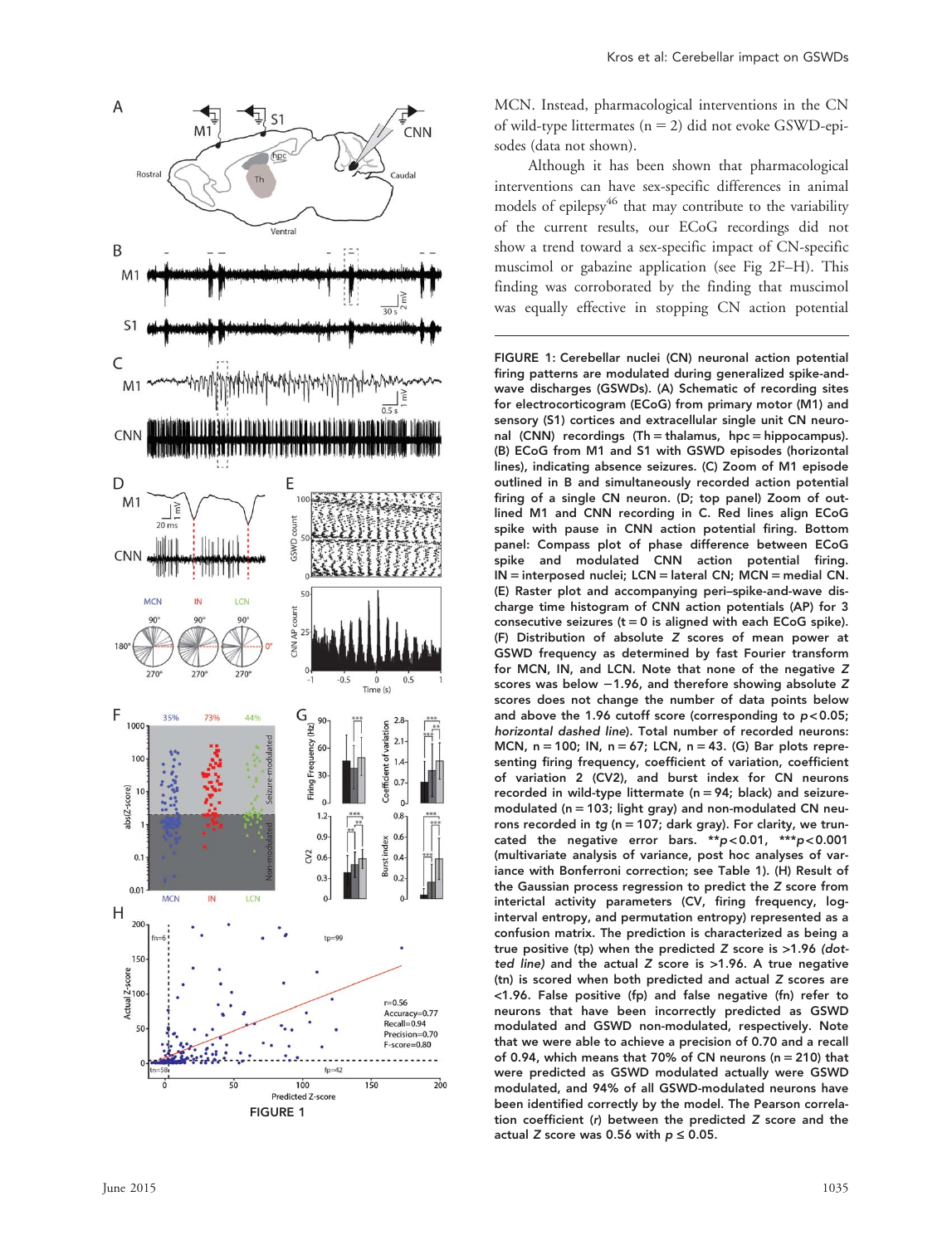firing in both male and female mice. Together, these effects indicate that in the tg animal model of absence epilepsy CN output forms an integral component of the



neuronal networks involved in generalized epilepsy and may operate as a potent modulator of GSWD occurrence, irrespective of the gender.

#### Optogenetic Stimulation of Cerebellar Nuclei

The promising impact of long-lasting pharmacological interventions at the level of the cerebellar output prompted us to explore whether short-lasting neuromodulation would be equally effective in stopping GSWDs, that is, whether disrupting oscillatory CN neuronal activity immediately stops GSWDs. To test this hypothesis, we virally expressed light-sensitive ChR2 cation channels in CN neurons (see Fig 3). The optically evoked alteration of CN neuronal firing (see below; Fig 5A) had a robust effect on GSWD occurrence, in that most if not all episodes abruptly stopped within 150 milliseconds of the onset of bilateral stimulation ( $n = 4$ ; presented per mouse: 76% [male], 84% [female], 92% [female], and 100% [female] stopped) and in that the power at GSWD frequency was significantly reduced ( $p < 0.001$ ; see Fig 3, Table 5). Moreover, unilateral optical stimulation of CN

FIGURE 2: Bimodal modulation of generalized spike-andwave discharge (GSWD) occurrence by pharmacological manipulation of cerebellar nuclei (CN) neuronal (CNN) action potential firing. (A) Confocal image of coronal cerebellar slice with bilateral muscimol injections (blue  $= 4^{\prime}$ , 6-diami $dino-2$ -phenylindole (DAPI); red = Evans blue indicating the injection sites;  $IN =$  interposed nucleus;  $IV = 4th$  ventricle;  $LCN =$  lateral CN; MCN = medial CN). (B) Examples of CNN recordings before and after bilateral muscimol (top) and gabazine (bottom) injections. (C) Bar plots for the impact of gabazine on CNN firing as quantified by the difference between pre- and postgabazine injections ( $n = 81$  and  $n = 55$ , respectively) in firing frequency, coefficient of variation, median CV2, and burst index; \*\*p < 0.01, \*\*\*p < 0.001 (multivariate analysis of variance, post hoc analyses of variance [ANOVAs] with Bonferroni corrections; see Table 2). (D; top) Representative electrocorticogram (ECoG) of primary motor cortex (M1) ECoG before and after muscimol injection; (bottom) representative M1 ECoG before and after gabazine injection. (E) Time course of the effects of muscimol (left) and gabazine (right) on the average number of GSWD episodes (bin size  $=$  5 minutes). (F, G) Normalized number of seizures (F) and normalized seizure duration (G) before and after muscimol (left) and gabazine (right) injections (1 hour each) for bilateral injections in all CN ( $n = 10$ for both gabazine and muscimol), in IN/LCN ( $n = 6$  for muscimol and 5 for gabazine), and in MCN ( $n = 4$  for muscimol and 5 for gabazine). Note that for quantification of the seizure duration after gabazine injection, only 9 mice are included in all CN and 4 mice in the IN/LCN group, because 1 mouse did not show any GSWDs postinjection. Blue dots indicate data recorded from male mice and red dots from female. \*p < 0.05, \*\*p < 0.01 (Friedman ANOVAs and Mann– Whitney U tests; see Tables 2 and 3). (H) Normalized number of GSWD episodes (left) and normalized GSWD episode duration (right) for control experiments; saline injections in the CN and muscimol and gabazine injections in superficial cerebellar cortical areas.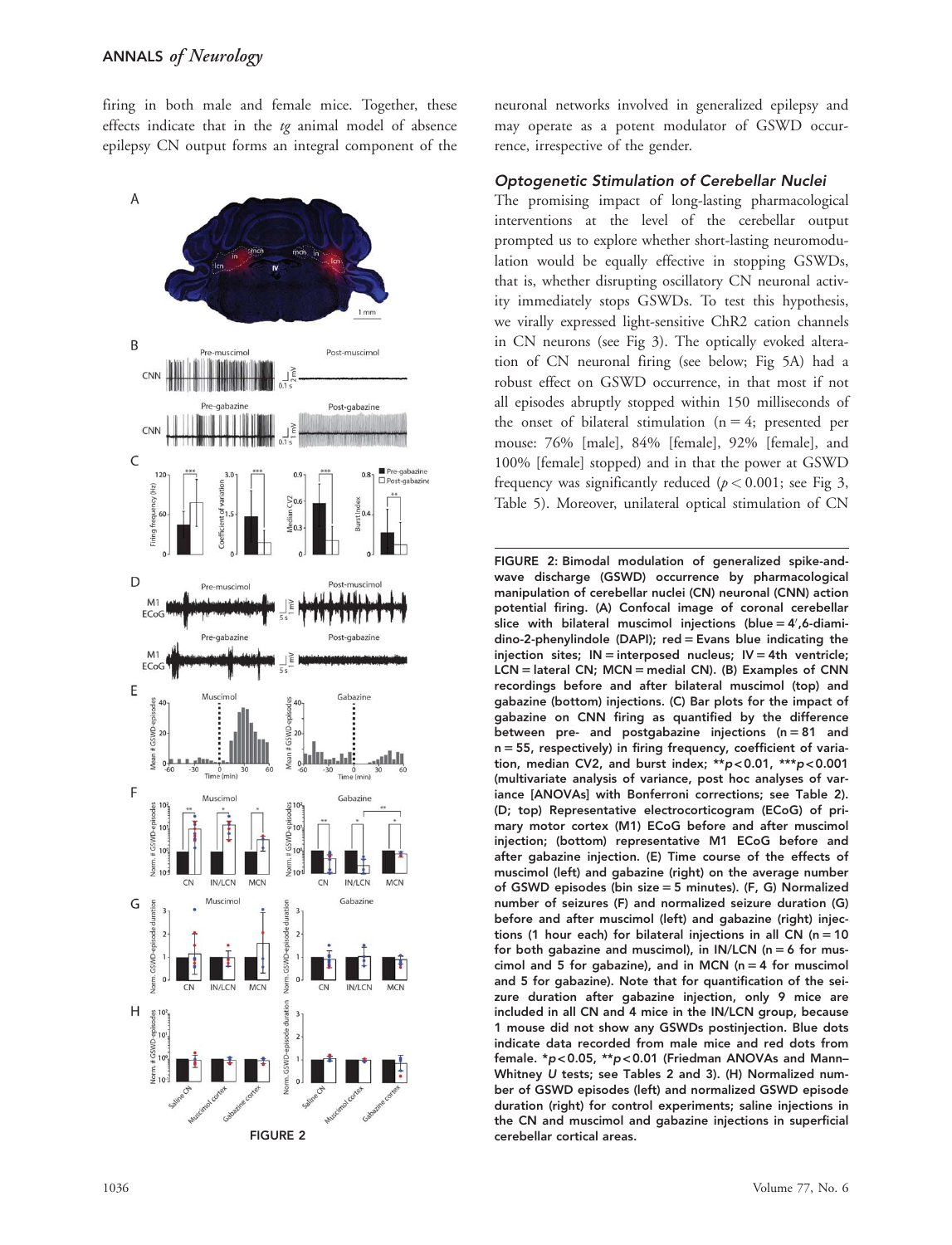| TABLE 2. Impact of Pharmacological Manipulations on CN Firing and GSWD Occurrence |                        |                  |                         |                     |                         |
|-----------------------------------------------------------------------------------|------------------------|------------------|-------------------------|---------------------|-------------------------|
| <b>Tested Data</b>                                                                | <b>Compared Groups</b> | $\boldsymbol{N}$ | $\overline{p}$          | $\boldsymbol{F}$    | <b>Statistical Test</b> |
| Effects of bilateral CN gabazine injections on CNN activity                       |                        |                  |                         |                     |                         |
| Overall                                                                           | tg pregabazine         | 81               | $< 0.001^{\text{a}}$    | $F(4,131) = 39.83$  | MANOVA (Pillai's trace) |
|                                                                                   | tg postgabazine        | 55               |                         |                     |                         |
| Firing frequency                                                                  | tg pregabazine         | 81               | ${<}0.001^a$            | $F(1,134) = 37.15$  | ANOVA (Bonferroni)      |
|                                                                                   | tg postgabazine        | 55               |                         |                     |                         |
| Coefficient of variation                                                          | tg pregabazine         | 81               | ${<}0.001$ <sup>a</sup> | $F(1,134) = 61.21$  | ANOVA (Bonferroni)      |
|                                                                                   | tg postgabazine        | 55               |                         |                     |                         |
| CV2                                                                               | tg pregabazine         | 81               | ${<}0.001$ <sup>a</sup> | $F(1,134) = 117.63$ | ANOVA (Bonferroni)      |
|                                                                                   | tg postgabazine        | 55               |                         |                     |                         |
| Burst index                                                                       | tg pregabazine         | 81               | < 0.01 <sup>a</sup>     | $F(1,134) = 8.71$   | ANOVA (Bonferroni)      |
|                                                                                   | tg postgabazine        | 55               |                         |                     |                         |
| Effects of pharmacological manipulations of CN neurons on GSWDs                   |                        |                  |                         |                     |                         |
| GSWD occurrence                                                                   | tg presaline CN        | 6                | 0.180                   |                     | Friedman's ANOVA        |
|                                                                                   | tg postsaline CN       |                  |                         |                     |                         |
|                                                                                   | tg premuscimol CN      | 10               | < 0.01 <sup>a</sup>     |                     | Friedman's ANOVA        |
|                                                                                   | tg postmuscimol CN     |                  |                         |                     |                         |
|                                                                                   | tg pregabazine CN      | 10               | ${<}0.01$ <sup>a</sup>  |                     | Friedman's ANOVA        |
|                                                                                   | tg postgabazine CN     |                  |                         |                     |                         |
|                                                                                   | tg premuscimol cortex  | 5                | 0.655                   |                     | Friedman's ANOVA        |
|                                                                                   | tg postmuscimol cortex |                  |                         |                     |                         |
|                                                                                   | tg pregabazine cortex  | 5                | 0.317                   |                     | Friedman's ANOVA        |
|                                                                                   | tg postgabazine cortex |                  |                         |                     |                         |
| GSWD duration                                                                     | tg presaline CN        | 6                | 0.414                   |                     | Friedman's ANOVA        |
|                                                                                   | tg postsaline CN       |                  |                         |                     |                         |
|                                                                                   | tg premuscimol CN      | 10               | 0.206                   |                     | Friedman's ANOVA        |
|                                                                                   | tg postmuscimol CN     |                  |                         |                     |                         |
|                                                                                   | tg pregabazine CN      | $10\,$           | 0.317                   |                     | Friedman's ANOVA        |
|                                                                                   | tg postgabazine CN     |                  |                         |                     |                         |
|                                                                                   | tg premuscimol cortex  | 5                | 0.655                   |                     | Friedman's ANOVA        |
|                                                                                   | tg postmuscimol cortex |                  |                         |                     |                         |
|                                                                                   | tg pregabazine cortex  | 5                | 0.655                   |                     | Friedman's ANOVA        |
|                                                                                   | tg postgabazine cortex |                  |                         |                     |                         |
| Corresponds to Figure 2C, F-H.                                                    |                        |                  |                         |                     |                         |

a Statistically significant.

 $ANOVA =$  analysis of variance;  $CN =$  cerebellar nuclei;  $CNN = CN$  neuronal;  $GSWD =$  generalized spike-and-wave discharge;  $MANOVA = multivariate$  analysis of variance.

neurons proved equally effective in stopping GSWDs in all recorded cortices, regardless of the laterality ( $n = 3$ females; presented per mouse: 89%, 92%, and 100%

stopped; power reduction:  $p < 0.001$ ). Bilateral cerebellar stimulation was ineffective when a different wavelength (590nm) was applied  $(n = 3$  females; presented per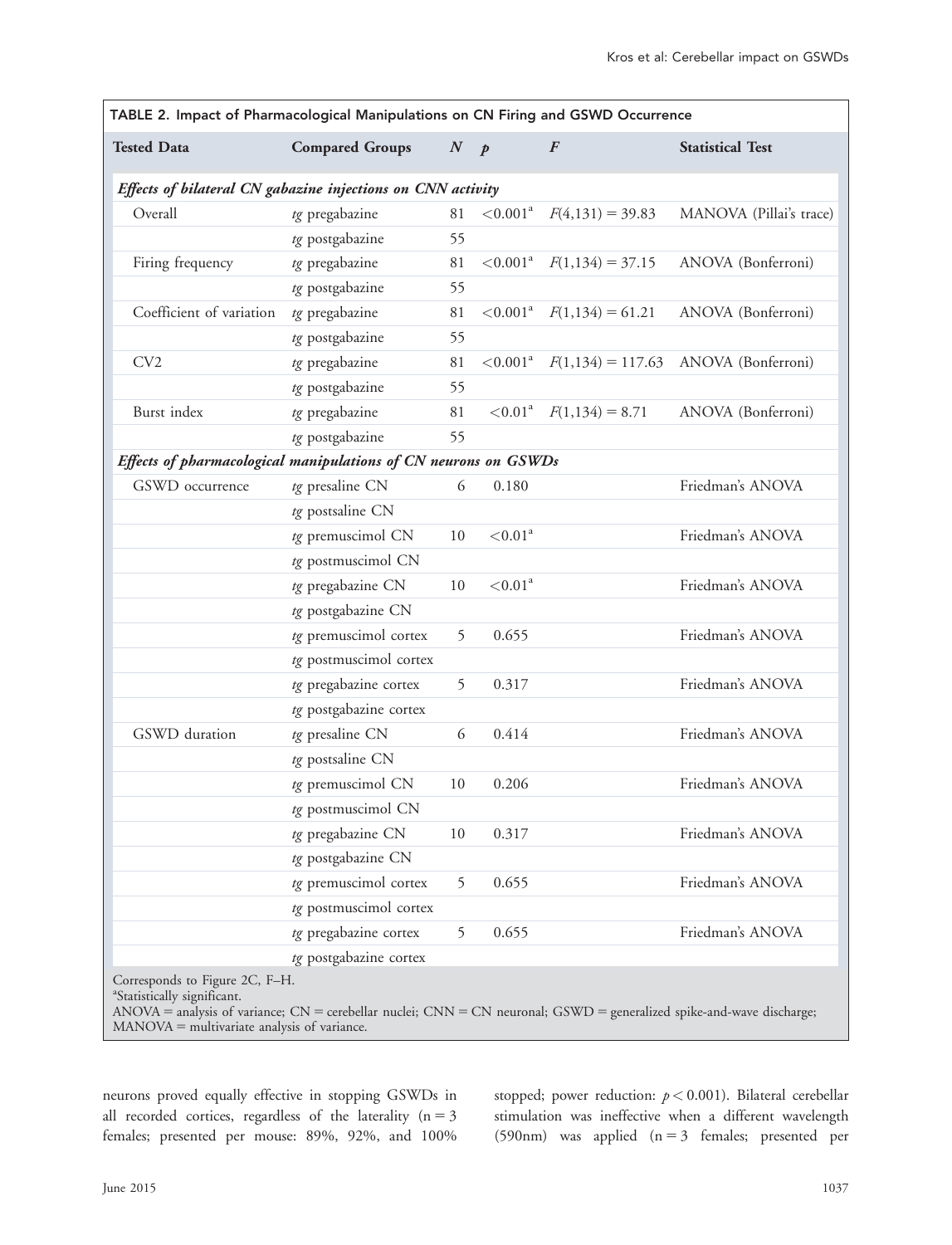|                                      | TABLE 3. Impact of Local Pharmacological Manipulations on GSWD Occurrence |                  |                        |                         |  |  |  |
|--------------------------------------|---------------------------------------------------------------------------|------------------|------------------------|-------------------------|--|--|--|
| <b>Tested Data</b>                   | <b>Compared Groups</b>                                                    | $\boldsymbol{N}$ | $\boldsymbol{p}$       | <b>Statistical Test</b> |  |  |  |
| GSWD occurrence pre vs post          | tg premuscimol IN/LCN                                                     | 6                | $< 0.05^{\rm a}$       | Friedman's ANOVA        |  |  |  |
|                                      | tg postmuscimol IN/LCN                                                    |                  |                        |                         |  |  |  |
|                                      | tg premuscimol MCN                                                        | $\overline{4}$   | $< 0.05^{\text{a}}$    | Friedman's ANOVA        |  |  |  |
|                                      | tg postmuscimol MCN                                                       |                  |                        |                         |  |  |  |
|                                      | tg pregabazine IN/LCN                                                     | 5                | $< 0.05^{\text{a}}$    | Friedman's ANOVA        |  |  |  |
|                                      | tg postgabazine IN/LCN                                                    |                  |                        |                         |  |  |  |
|                                      | tg pregabazine MCN                                                        | 5                | $< 0.05^{\text{a}}$    | Friedman's ANOVA        |  |  |  |
|                                      | tg postgabazine MCN                                                       |                  |                        |                         |  |  |  |
| GSWD occurrence medial vs lateral CN | tg postmuscimol IN/LCN                                                    | 6                | 0.067                  | Mann-Whitney U test     |  |  |  |
|                                      | tg postmuscimol MCN                                                       | $\overline{4}$   |                        |                         |  |  |  |
|                                      | tg postgabazine IN/LCN                                                    | 5                | ${<}0.01$ <sup>a</sup> | Mann-Whitney $U$ test   |  |  |  |
|                                      | tg postgabazine MCN                                                       | 5                |                        |                         |  |  |  |
| GSWD duration pre vs post            | tg premuscimol IN/LCN                                                     | 6                | 0.102                  | Friedman's ANOVA        |  |  |  |
|                                      | tg postmuscimol IN/LCN                                                    |                  |                        |                         |  |  |  |
|                                      | tg premuscimol MCN                                                        | 4                | 1.00                   | Friedman's ANOVA        |  |  |  |
|                                      | tg postmuscimol MCN                                                       |                  |                        |                         |  |  |  |
|                                      | tg pregabazine IN/LCN                                                     | 5                | 1.00                   | Friedman's ANOVA        |  |  |  |
|                                      | tg postgabazine IN/LCN                                                    |                  |                        |                         |  |  |  |
|                                      | tg pregabazine MCN                                                        | 5                | 0.180                  | Friedman's ANOVA        |  |  |  |
|                                      | tg postgabazine MCN                                                       |                  |                        |                         |  |  |  |
| GSWD duration medial vs lateral CN   | tg postmuscimol IN/LCN                                                    | 6                | 0.352                  | Mann-Whitney U test     |  |  |  |
|                                      | tg postmuscimol MCN                                                       | 4                |                        |                         |  |  |  |
|                                      | tg postgabazine IN/LCN                                                    | 5                | 0.413                  | Mann-Whitney U test     |  |  |  |
|                                      | tg postgabazine MCN                                                       | 5                |                        |                         |  |  |  |
|                                      |                                                                           |                  |                        |                         |  |  |  |

Corresponds to Figure 2F–G.

<sup>a</sup>Statistically significant.

 $ANOVA =$  analysis of variance;  $CN =$  cerebellar nuclei;  $GSWD =$  generalized spike-and-wave discharge;  $IN =$  interposed nuclei;  $LCN =$  lateral cerebellar nuclei;  $MCN =$  medial cerebellar nuclei.

mouse: 0%, 0%, and 5% stopped; power reduction:  $p = 0.37$ ) or when the optical fiber was placed outside the CN region ( $n = 3$  females; presented per mouse: 0%, 5%, and 8% stopped; power reduction:  $p = 0.28$ ).

The type of seizure detection and on-demand stimulation described above renders the procedure conceptually unsuitable for clinical implementation in that it would require constant online evaluation and decision making by medics.<sup>47</sup> Therefore, we developed a brainmachine interface (BMI) approach by engineering a closed-loop system for online detection of GSWDs and subsequent optogenetic stimulation. $41$  Using offline

analysis, we optimized the performance of a waveletbased GSWD detection filter up to an accuracy of 96.5% and a median latency of 424 milliseconds. When applied online, this on-demand, closed-loop stimulation proved efficient in detecting and stopping GSWDs; bilateral optical stimulation of ChR2 expressing CN neurons stopped 93.4% of GSWDs and unilateral stimulation stopped 91.8% of GSWDs, which is also represented by the GSWD frequency power reduction (n = 3 female;  $p < 0.001$ ; see Fig 3E, F, Table 5). Together, these data highlight that in a clinically applicable BMI setting single pulse stimulation of CN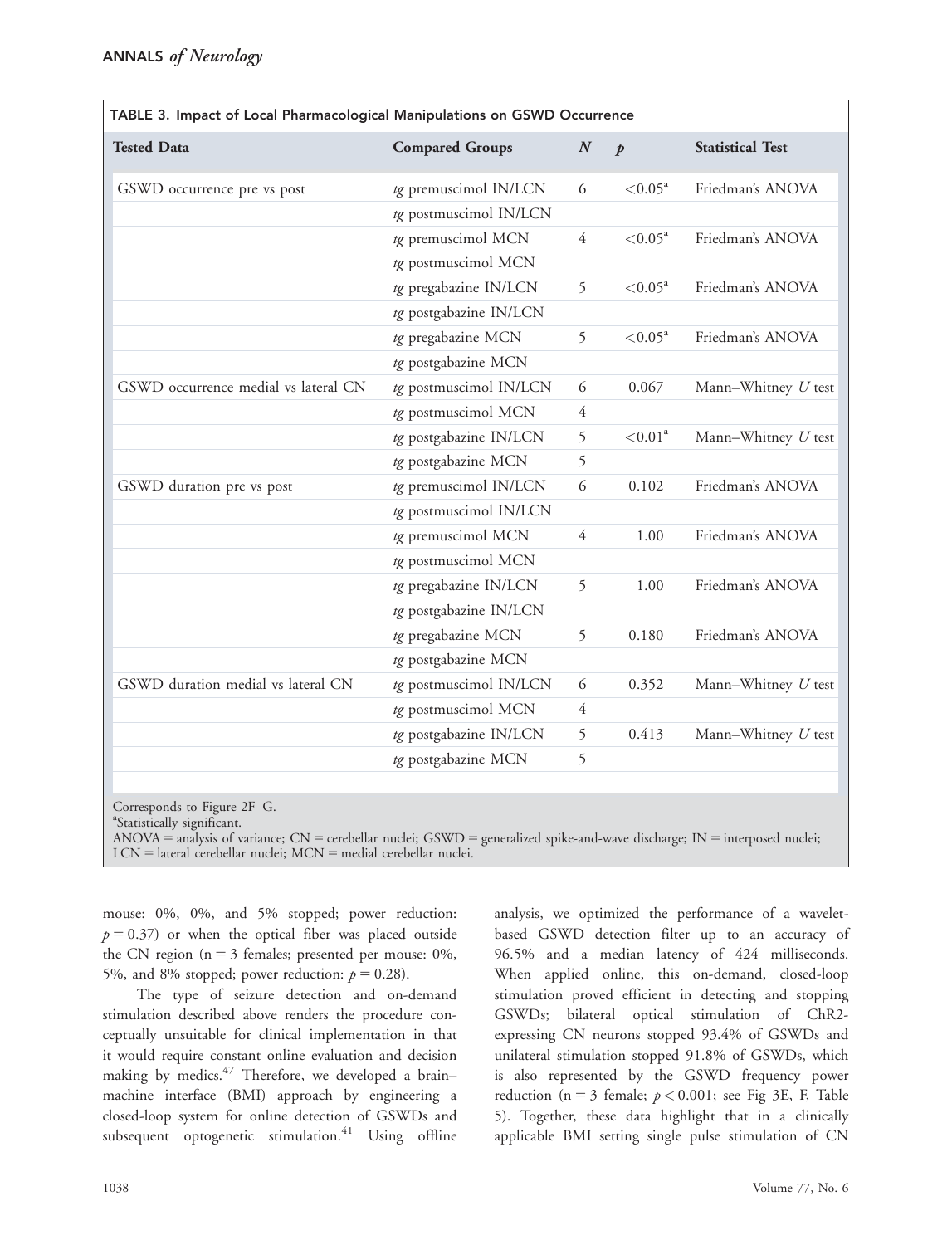|                          | TABLE 4. Impact of Local Pharmacological Manipulations on CN Spiking Activity |                  |                         |                    |                         |  |  |
|--------------------------|-------------------------------------------------------------------------------|------------------|-------------------------|--------------------|-------------------------|--|--|
| <b>Tested Data</b>       | <b>Compared Groups</b>                                                        | $\boldsymbol{N}$ | $\boldsymbol{p}$        | F-value            | <b>Statistical Test</b> |  |  |
| Overall                  | tg pregabazine IN/LCN                                                         | 40               | < 0.001 <sup>a</sup>    | $F(4,62) = 12.41$  | MANOVA (Pillai's trace) |  |  |
|                          | tg postgabazine IN/LCN                                                        | 27               |                         |                    |                         |  |  |
| Firing frequency         | tg pregabazine IN/LCN                                                         | 40               | ${<}0.01$ <sup>a</sup>  | $F(1,65) = 8.80$   | ANOVA (Bonferroni)      |  |  |
|                          | tg postgabazine IN/LCN                                                        | $27\,$           |                         |                    |                         |  |  |
| Coefficient of variation | tg pregabazine IN/LCN                                                         | 40               | $< \! 0.001^{\rm a}$    | $F(1,65) = 23.18$  | ANOVA (Bonferroni)      |  |  |
|                          | tg postgabazine IN/LCN                                                        | 27               |                         |                    |                         |  |  |
| CV <sub>2</sub>          | tg pregabazine IN/LCN                                                         | 40               | ${<}0.001$ <sup>a</sup> | $F(1,65) = 25.13$  | ANOVA (Bonferroni)      |  |  |
|                          | tg postgabazine IN/LCN                                                        | 27               |                         |                    |                         |  |  |
| Burst index              | tg pregabazine IN/LCN                                                         | 40               | < 0.01 <sup>a</sup>     | $F(1,65) = 10.22$  | ANOVA (Bonferroni)      |  |  |
|                          | tg postgabazine IN/LCN                                                        | $27\,$           |                         |                    |                         |  |  |
| Overall                  | tg pregabazine MCN                                                            | 41               | < 0.001 <sup>a</sup>    | $F(4,64) = 40.55$  | MANOVA (Pillai's trace) |  |  |
|                          | tg postgabazine MCN                                                           | 28               |                         |                    |                         |  |  |
| Firing frequency         | tg pregabazine MCN                                                            | 41               | < 0.001 <sup>a</sup>    | $F(1,67) = 37.53$  | ANOVA (Bonferroni)      |  |  |
|                          | tg postgabazine MCN                                                           | 28               |                         |                    |                         |  |  |
| Coefficient of variation | tg pregabazine MCN                                                            | 41               | < 0.001 <sup>a</sup>    | $F(1,67) = 60.04$  | ANOVA (Bonferroni)      |  |  |
|                          | tg postgabazine MCN                                                           | 28               |                         |                    |                         |  |  |
| CV2                      | tg pregabazine MCN                                                            | 41               | < 0.001 <sup>a</sup>    | $F(1,67) = 153.36$ | ANOVA (Bonferroni)      |  |  |
|                          | tg postgabazine MCN                                                           | 28               |                         |                    |                         |  |  |
| Burst index              | tg pregabazine MCN                                                            | 41               | 0.614                   | $F(1,67) = 0.61$   | ANOVA (Bonferroni)      |  |  |
|                          | tg postgabazine MCN                                                           | 28               |                         |                    |                         |  |  |
| Overall                  | tg pregabazine IN/LCN                                                         | 40               | < 0.001 <sup>a</sup>    | $F(4,76) = 6.28$   | MANOVA (Pillai's trace) |  |  |
|                          | tg pregabazine MCN                                                            | 41               |                         |                    |                         |  |  |
| Firing frequency         | tg pregabazine IN/LCN                                                         | 40               | 0.438                   | $F(4,79) = 0.61$   | ANOVA (Bonferroni)      |  |  |
|                          | tg pregabazine MCN                                                            | 41               |                         |                    |                         |  |  |
| Coefficient of variation | tg pregabazine IN/LCN                                                         | 40               | 0.037                   | $F(4,79) = 4.51$   | ANOVA (Bonferroni)      |  |  |
|                          | tg pregabazine MCN                                                            | 41               |                         |                    |                         |  |  |
| CV2                      | tg pregabazine IN/LCN                                                         | 40               | 0.494                   | $F(4,79) = 0.47$   | ANOVA (Bonferroni)      |  |  |
|                          | tg pregabazine MCN                                                            | 41               |                         |                    |                         |  |  |
| Burst index              | tg pregabazine IN/LCN                                                         | 40               | $< \! 0.001^{\rm a}$    | $F(4,79) = 13.53$  | ANOVA (Bonferroni)      |  |  |
|                          | tg pregabazine MCN                                                            | 41               |                         |                    |                         |  |  |
| Overall                  | tg postgabazine IN/LCN                                                        | 27               | < 0.001 <sup>a</sup>    | $F(4,50) = 4.29$   | MANOVA (Pillai's trace) |  |  |
|                          | tg postgabazine MCN                                                           | 28               |                         |                    |                         |  |  |
| Firing frequency         | tg postgabazine IN/LCN                                                        | $27\,$           | 0.344                   | $F(4,53) = 0.91$   | ANOVA (Bonferroni)      |  |  |
|                          | tg postgabazine MCN                                                           | 28               |                         |                    |                         |  |  |
| Coefficient of variation | tg postgabazine IN/LCN                                                        | 27               | $\leq 0.001^a$          | $F(4,53) = 13.55$  | ANOVA (Bonferroni)      |  |  |
|                          | tg postgabazine MCN                                                           | 28               |                         |                    |                         |  |  |
| CV <sub>2</sub>          | tg postgabazine IN/LCN                                                        | $27\,$           | < 0.01 <sup>a</sup>     | $F(4,53) = 10.16$  | ANOVA (Bonferroni)      |  |  |
|                          | tg postgabazine MCN                                                           | 28               |                         |                    |                         |  |  |
| Burst index              | tg postgabazine IN/LCN                                                        | 27               | 0.801                   | $F(4,53) = 0.64$   | ANOVA (Bonferroni)      |  |  |
|                          | tg postgabazine MCN                                                           | 28               |                         |                    |                         |  |  |
|                          |                                                                               |                  |                         |                    |                         |  |  |

<sup>a</sup>Statistically significant.

ANOVA = analysis of variance; IN = interposed nuclei; LCN = lateral cerebellar nuclei; MANOVA = multivariate analysis of variance; MCN = medial cerebellar nuclei.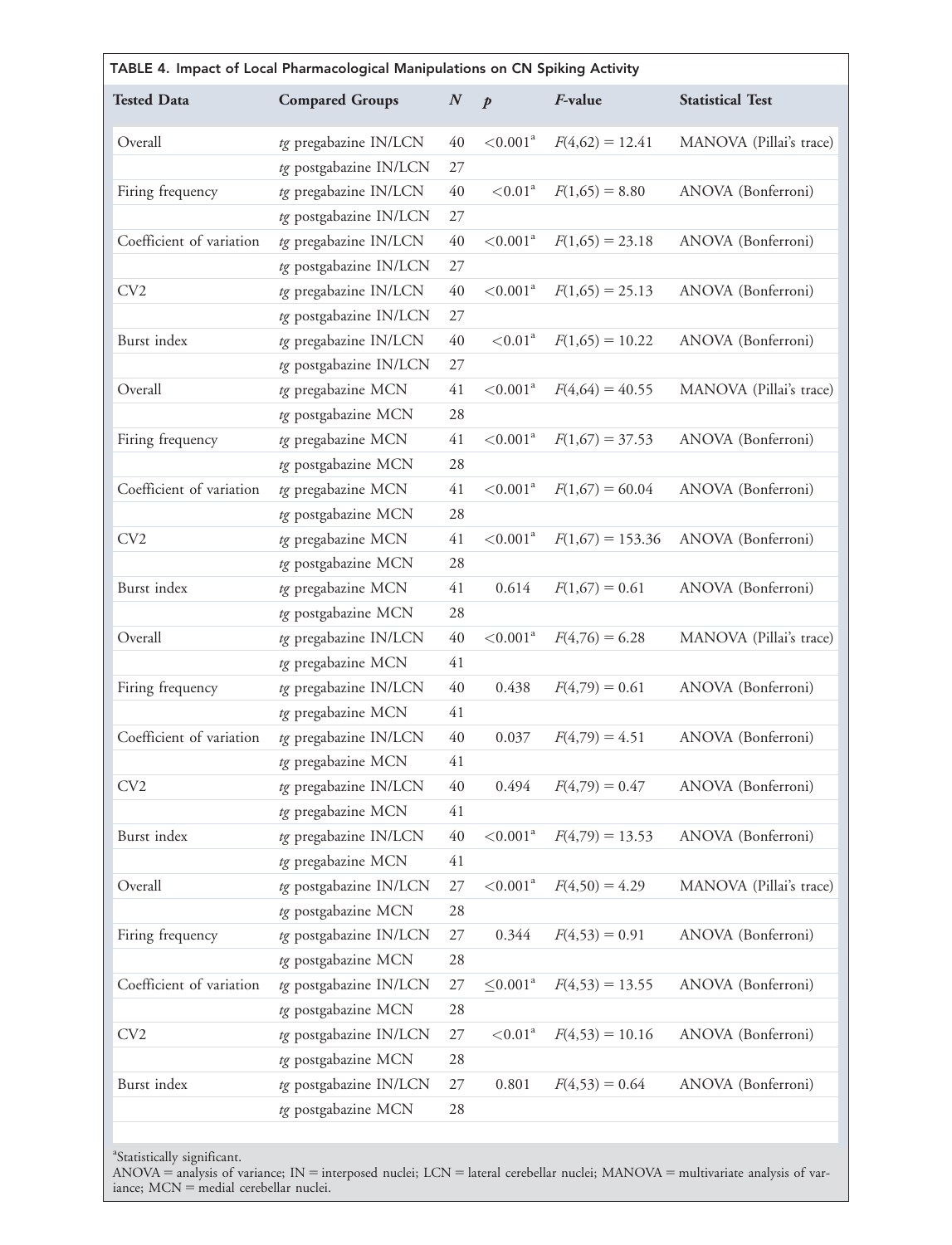neurons suffices to stop GSWDs and that unilateral stimulation is sufficiently powerful to disrupt bilateral thalamocortical oscillations.

## Key Findings Are Replicated in an Unrelated Mouse Model of Absence Epilepsy

To exclude the possibility that our current findings in tg are unique to their pathophysiology,  $30,48,49$  we repeated key experiments in C3H/HeOuJ, an inbred strain with an absence epilepsy phenotype<sup>33</sup> that is unrelated to tg. Extracellular recordings in awake ECoG-monitored C3H/ HeOuJ mice confirmed that a smaller but substantial portion (35%) of CN neurons showed phase-locked action potential firing and significant coherence with ECoG  $(p < 0.001)$  during GSWDs and that this oscillatory firing was more irregular than their interictal firing pattern ( $p < 0.001$ ; Fig 4, Table 6). Similar to tg mutants (see Fig 2), C3H/HeOuJ mice showed significantly more seizures following local muscimol injections into CN  $(p < 0.05$ ; see Fig 4, Table 6). Moreover, also in C3H/



HeOuJ mice optogenetic stimulation reliably stopped GSWD episodes  $(n = 3;$  presented per mouse: 82%, 87%, and 91% stopped) and both bilateral and unilateral stimuli significantly reduced power at GSWD frequency  $(p < 0.01$  and  $p < 0.001$ , respectively); the closed-loop detection and intervention system reduced the GSWD frequency power ( $p < 0.001$  for bilateral and  $p < 0.05$  for unilateral stimulation); and neither optical stimulation at 590nm nor stimulation outside of CN significantly reduced the GSWD frequency power  $(p = 0.43$  and  $p = 0.81$ , respectively). Thus, the main findings from CN treatment of absence seizures in tg could be replicated in C3H/HeOuJ mutants.

## Optogenetic Stimulation of Presumptively Excitatory CN Neurons Affects GSWDs

To investigate the mechanism underlying the potent interruption of GSWDs by optogenetic stimulation of CN in  $tq$  and  $C3H/HeOuI$ , we quantified the responses of CN neurons to bilateral optical stimulation. In C3H/ HeOuJ and tg injected with AAV2-hSyn-ChR2(H134R)-EYFP, 33 of 50 responsive cells (66%) showed increased action potential firing, whereas 17 (34%) showed decreased firing (see Fig 5A). A further 16 recorded neurons showed no response to optical stimulation. This variety of responses is in line with the properties of the construct that was used to transfect CN neurons with ChR2. Because human synapsin (hSyn) is not specific to a certain type of neuron,<sup>50</sup> both excitatory and inhibitory CN neurons expressed ChR2. Excitatory responses can

```
FIGURE 3: Optogenetic stimulation of cerebellar nuclei reli-
ably stops generalized spike-and-wave discharges (GSWDs).
(A) Confocal image of sagittal brain section showing
channelrhodopsin-2 (ChR2) expression in cerebellar nuclei
(CN) with projections to the thalamus (M1, S1 represent pri-
mary motor and sensory cortex, respectively). (B) Represen-
tative electrocorticogram (ECoG) of bilateral M1 (left M1
[lM1], right [rM1], and left S1 [lS1] recording), which exem-
plifies how bilateral optogenetic stimulation (470nm light
pulse of 100 milliseconds indicated by the vertical blue bar)
stops GSWDs in all recorded cortices. (C) Mean ECoG wave-
let spectrogram of contralateral M1 for all bilateral (n = 25;
left panel) and unilateral stimuli (n = 11; right panel) pre-
sented to a single mouse at 470nm. (D) As in C for (left)
590nm stimuli (n = 36) and (right) stimulation at 470nm out-
side of CN (n = 18). (E; right) Typical example of the effect
of bilateral closed-loop stimulation on GSWD recorded in
contralateral M1 and S1 and (left) mean ECoG wavelet spec-
trogram of all unilateral stimuli (n = 44) presented to 1
mouse. (F) ECoG theta-band power before and after open-
loop (bilateral: 3 females, 1 male, n = 178; unilateral: 3
female, n = 43) stimulations with the wrong wavelength
(590nm; 3 females, n = 107) and stimulations outside the
CN (3 females; n = 185) as well as the responses to closed-
loop stimulation at 470nm in the CN (bilateral: 3 females,
n = 227; unilateral: 3 females, n = 49). ***p < 0.001
(repeated measures analysis of covariance; see Table 5).
```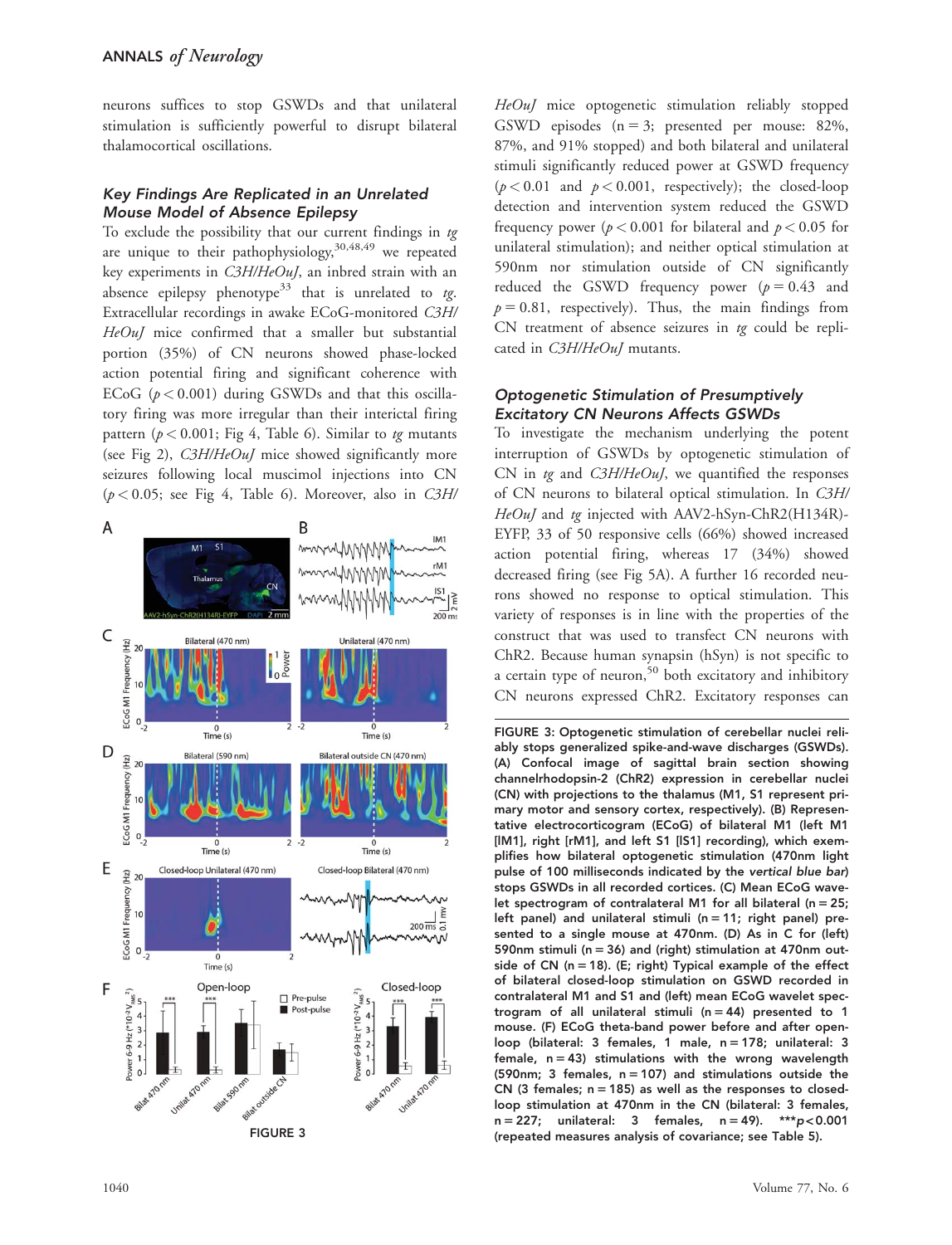| TABLE 5. Effect of Optogenetic CN Stimulation on GSWD-Related Power                                                                                                                |                         |     |       |                                     |                                                             |  |
|------------------------------------------------------------------------------------------------------------------------------------------------------------------------------------|-------------------------|-----|-------|-------------------------------------|-------------------------------------------------------------|--|
| <b>Tested Data</b>                                                                                                                                                                 | Compared Groups $N$ $p$ |     |       | <i>F</i> -value                     | <b>Statistical Test</b>                                     |  |
| Open-loop bilateral 470nm                                                                                                                                                          | tg prestimulation       |     |       |                                     | 178 < $0.001^a$ $F(1,176) = 74.87$ Repeated measures ANCOVA |  |
|                                                                                                                                                                                    | tg poststimulation      |     |       |                                     |                                                             |  |
| Open-loop unilateral 470nm                                                                                                                                                         | tg prestimulation       |     |       | 43 $\lt 0.001^a$ $F(1,41) = 35.25$  | Repeated measures ANCOVA                                    |  |
|                                                                                                                                                                                    | tg poststimulation      |     |       |                                     |                                                             |  |
| 590nm                                                                                                                                                                              | tg prestimulation       | 107 | 0.367 | $F(1,65) = 0.82$                    | Repeated measures ANCOVA                                    |  |
|                                                                                                                                                                                    | tg poststimulation      |     |       |                                     |                                                             |  |
| 470nm outside CN                                                                                                                                                                   | tg prestimulation       | 185 | 0.283 | $F(1,65) = 1.16$                    | Repeated measures ANCOVA                                    |  |
|                                                                                                                                                                                    | tg poststimulation      |     |       |                                     |                                                             |  |
| Closed-loop bilateral<br>$470$ nm                                                                                                                                                  | tg prestimulation       |     |       | 227 $\lt 0.001^a$ $F(1,65) = 456.3$ | Repeated measures ANCOVA                                    |  |
|                                                                                                                                                                                    | tg poststimulation      |     |       |                                     |                                                             |  |
| Closed-loop unilateral<br>$470$ nm                                                                                                                                                 | tg prestimulation       |     |       | 49 $\lt 0.001^a$ $F(1,65) = 97.58$  | Repeated measures ANCOVA                                    |  |
|                                                                                                                                                                                    | tg poststimulation      |     |       |                                     |                                                             |  |
| Corresponds to Figure 3.<br><sup>a</sup> Statistically significant.<br>$ANCOVA =$ analysis of covariance; $CN =$ cerebellar nuclei; $GSWD =$ generalized spike-and-wave discharge. |                         |     |       |                                     |                                                             |  |

be recorded from neurons that express ChR2, and inhibitory responses can be recorded from neurons that do not express ChR2 but that receive input from ChR2-positive inhibitory neurons, but neurons devoid of ChR2 expression either in their membrane or synaptic afferents will not show any response.

Next, we questioned to what extent the impact of optogenetic stimulation of CN neuronal action potential firing depends on the phase of the thalamocortical oscillations, that is, to what extent the disruption of GSWDmodulated CN firing was evoked during cortical excitation (the ECoG spike) and/or cortical inhibition (the ECoG wave).<sup>51</sup> Because we did not design our stimulation protocol to be activated with a fixed delay relative to the GSWDs, we could answer this question by comparing the phase values of the onset of effective stimuli relative to the spike-and-wave cycle in M1 and S1 cortices with those of ineffective stimuli (see Fig 5). For both M1 and S1, success rates were lowest when the stimulus was applied up to  $60^\circ$  before the peak of a spike (ie,  $300^{\circ}$ -360 $^{\circ}$  in Fig 5C lower panels), but the overall differences of these distributions did not reach statistical significance (M1:  $p = 0.13$ ; S1:  $p = 0.29$ ). However, effective stimuli evoked a significant shortening  $(p < 0.01)$  of the interval between the last 2 ECoG spikes, which is indicative of an excitatory effect on cortical activity (Fig. 5D), $51$  and the timing of the last ECoG

spike could be predicted by the time of the stimulus onset relative to the spike-and-wave cycle ( $p < 0.001$ ; see Fig 5E, Table 7). Together, our combined electrophysiological and optogenetic data indicate that optogenetic CN stimulation is most effective when applied during the "wave" of the GSWD, during which cortical neurons are normally silent.

# **Discussion**

In this study, we show that in 2 unrelated mouse models of absence epilepsy the activity of CN neurons can be utilized to modulate the occurrence of GSWDs. We provide evidence that pharmacological interventions at the level of CN can exert slow, but long-term, effects and that optogenetic stimulation of CN neurons can exert fast, short-term control. The different dynamics of these experimental approaches, with converging outcomes, align with the hypothesis that CN neurons can control the balance of excitation and inhibition in the thalamus, thereby resetting the oscillatory activity in thalamocortical loops. In both tg and C3H/HeOuJ strains of mice, a substantial subset of CN neurons showed phase-locked action potential firing during GSWDs, which is in line with a previous study of oscillating cerebellar activity during GSWDs in WAG/Rij and F344/BN rats.<sup>32</sup> We observed that 35% of neuronal recordings in the MCN showed GSWD-modulated patterns, whereas the portions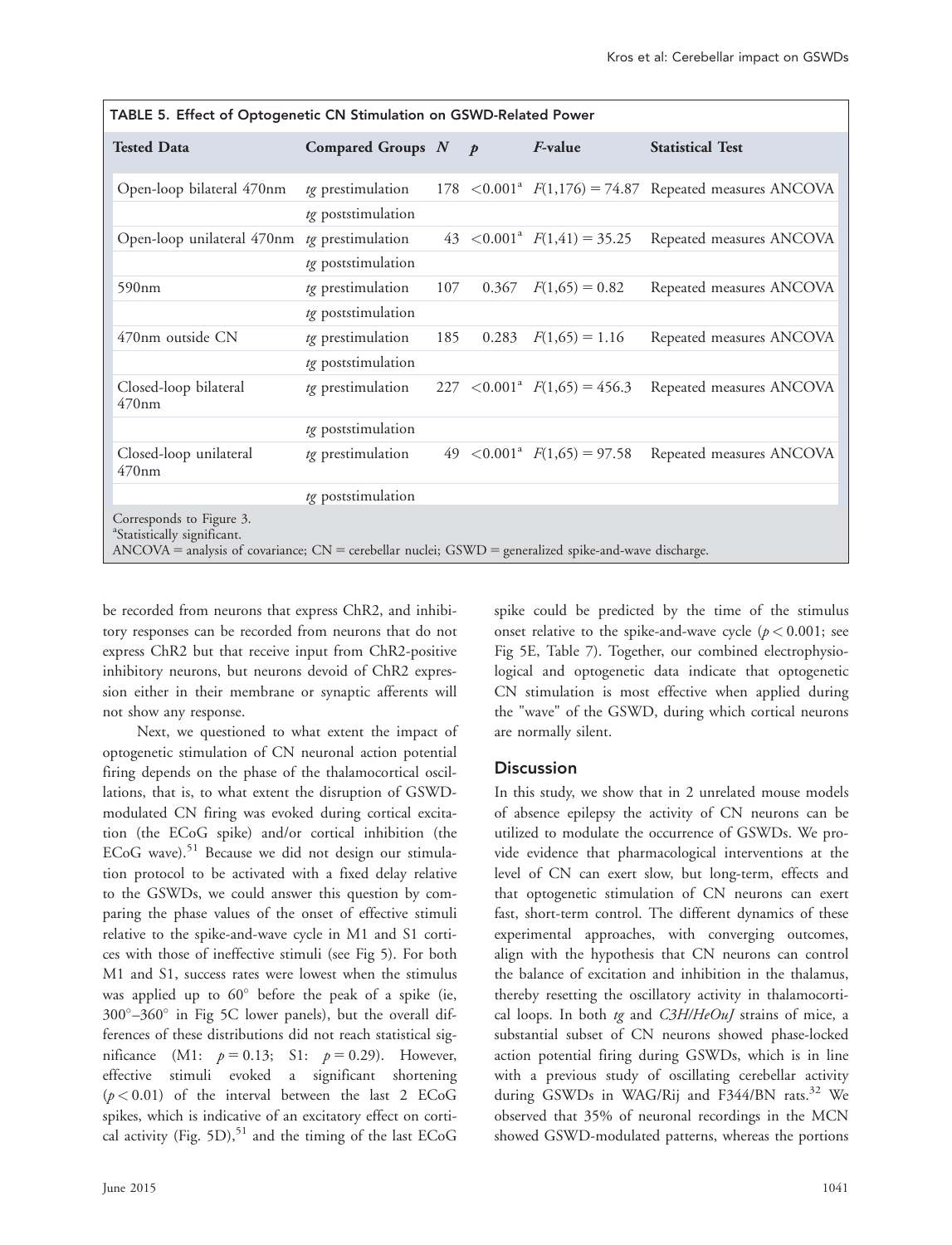

FIGURE 4: Modulation of phase-locked cerebellar nuclei (CN) neuronal (CNN) activity stops generalized spike-and-wave discharges (GSWDs) in C3H/HeOuJ mice. (A) Simultaneously recorded primary motor (M1) and sensory (S1) cortex electrocorticograms (ECoGs) and CNN activity. (B) Raster plot and peri–stimulus time histogram of single CNN activity ( $t = 0$  indicates each ECoG spike). AP = action potential; SWD = spike-and-wave discharge. (C) Summary bar plots representing the mean differences in firing pattern parameters between interictal and ictal periods ( $n = 28$ ). \*\*\*p < 0.001 (repeated measures analysis of variance [ANOVA] with Bonferroni corrections; see Table 6). (D) Representative M1 ECoG before and after muscimol injection and (E) corresponding normalized seizure occurrence and duration. \*p < 0.05 (Friedman ANOVA; see Table 6). (F–H) Open-loop (top) and closed-loop (bottom) optogenetic stimulation stops GSWDs as shown by: (F) typical example trace; (G) ECoG wavelet spectrogram averaged over all bilateral open-loop (n 5 11; top panel) stimuli in a single mouse and over all unilateral closed-loop stimuli (n = 18; bottom panel) in another mouse; and (H) ECoG theta-band power before and after optical stimulation for bilateral open-loop stimuli (n = 3 mice, n = 19 stimulations; top left panel), unilateral open-loop stimuli (n = 3 mice, n = 19 stimulations), bilateral closed- loop stimuli (n = 3 mice, n = 46 stimulations), and unilateral closed-loop stimuli (n = 3 mice, n = 30 stimulations). \*p < 0.05, \*\*p < 0.01 \*\*\*p < 0.001 (repeated measures ANCOVA; see Table 6).

of GSWD-modulated neurons in the IN and LCN were higher (73% and 44%, respectively). Except for an anatomical evaluation of the local density of large and small soma-diameter CN neurons in the mouse brain<sup>52</sup> and computational studies on the clustering analysis of CN

neuronal action potential firing in  $tg$ ,  $53,54$  few experimental data are available that allow us to unequivocally pinpoint the type(s) of CN neurons responsible for modification of GSWD activity. With respect to the extracellular recordings, we presumably recorded mostly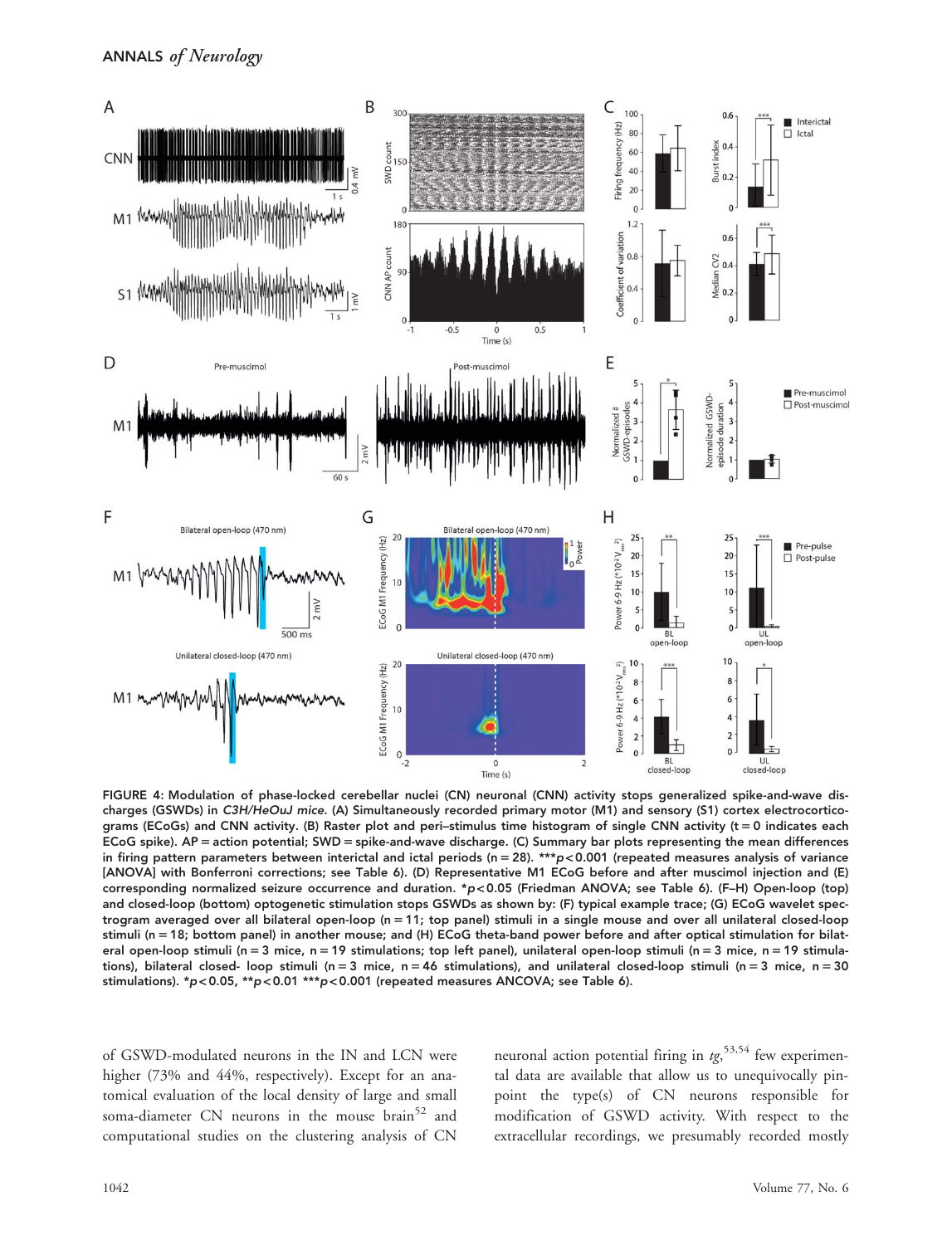| TABLE 6. Neuronal Firing and Effect of CN Manipulations on GSWD Occurrence |                                             |                |                     |                                           |                                                                                   |  |  |
|----------------------------------------------------------------------------|---------------------------------------------|----------------|---------------------|-------------------------------------------|-----------------------------------------------------------------------------------|--|--|
| <b>Tested Data</b>                                                         | <b>Compared Groups</b>                      | N p            |                     | $t$ or $F$ -value                         | <b>Statistical Test</b>                                                           |  |  |
| Differences in CN neuronal action potential firing                         |                                             |                |                     |                                           |                                                                                   |  |  |
| Coherence                                                                  | $C3H$ HeOuJ<br>GSWD-modulated               |                |                     | 28 $\lt 0.001^a$ $t(66.6) = 5.92$         | Independent samples<br>$t$ test                                                   |  |  |
|                                                                            | C3H/HeOuJ<br>non-modulated                  | 51             |                     |                                           |                                                                                   |  |  |
| Firing frequency                                                           | $C3H$ HeOuI<br>GSWD-modulated ictal         | 28             |                     | 0.138 $F(1,27) = 2.34$                    | Repeated measures<br>ANOVA (Bonferroni)                                           |  |  |
|                                                                            | $C3H$ HeOuJ<br>GSWD-modulated<br>interictal |                |                     |                                           |                                                                                   |  |  |
| Coefficient of variation                                                   | C3H/HeOuJ<br>GSWD-modulated ictal           | 28             |                     | $0.708$ $F(1,27) = 0.14$                  | Repeated measures<br>ANOVA (Bonferroni)                                           |  |  |
|                                                                            | C3H/HeOuJ<br>GSWD-modulated<br>interictal   |                |                     |                                           |                                                                                   |  |  |
| CV2                                                                        | $C3H$ HeOuJ<br>GSWD-modulated ictal         |                |                     |                                           | 28 < 0.001 <sup>a</sup> $F(1,27) = 21.35$ Repeated measures<br>ANOVA (Bonferroni) |  |  |
|                                                                            | C3H/HeOuJ<br>GSWD-modulated<br>interictal   |                |                     |                                           |                                                                                   |  |  |
| Burst index                                                                | $C3H$ HeOuJ<br>GSWD-modulated ictal         |                |                     |                                           | 28 < 0.001 <sup>a</sup> $F(1,27) = 15.64$ Repeated measures<br>ANOVA (Bonferroni) |  |  |
|                                                                            | $C3H$ HeOuJ<br>GSWD-modulated<br>interictal |                |                     |                                           |                                                                                   |  |  |
| Effects of pharmacological manipulations of CN neurons on GSWDs            |                                             |                |                     |                                           |                                                                                   |  |  |
| GSWD occurrence                                                            | C3H/HeOuJ premuscimol                       | $\overline{4}$ | $< 0.05^{\text{a}}$ |                                           | Friedman's ANOVA                                                                  |  |  |
|                                                                            | C3H/HeOuJ postmuscimol                      |                |                     |                                           |                                                                                   |  |  |
| GSWD duration                                                              | C3H/HeOuJ premuscimol                       | 4              | 0.317               |                                           | Friedman's ANOVA                                                                  |  |  |
|                                                                            | C3H/HeOuJ postmuscimol                      |                |                     |                                           |                                                                                   |  |  |
| Effects of optogenetic CN stimulation on GSWD-related power                |                                             |                |                     |                                           |                                                                                   |  |  |
| Open-loop bilateral 470nm                                                  | C3H/HeOuJ<br>prestimulation                 | 37             |                     | $\langle 0.01^a \tF(1,35) = 8.17 \rangle$ | Repeated measures<br><b>ANCOVA</b>                                                |  |  |
|                                                                            | C3H/HeOuJ<br>poststimulation                |                |                     |                                           |                                                                                   |  |  |
| Open-loop unilateral 470nm                                                 | C3H/HeOuJ<br>prestimulation                 |                |                     |                                           | 19 < 0.001 <sup>a</sup> $F(1,17) = 20.32$ Repeated measures<br><b>ANCOVA</b>      |  |  |
|                                                                            | C3H/HeOuJ<br>poststimulation                |                |                     |                                           |                                                                                   |  |  |
| 590nm in CN                                                                | C3H/HeOuJ<br>prestimulation                 | 47             | 0.809               | $F(1, 45) = 0.06$                         | Repeated measures<br><b>ANCOVA</b>                                                |  |  |
|                                                                            | C3H/HeOuJ<br>poststimulation                |                |                     |                                           |                                                                                   |  |  |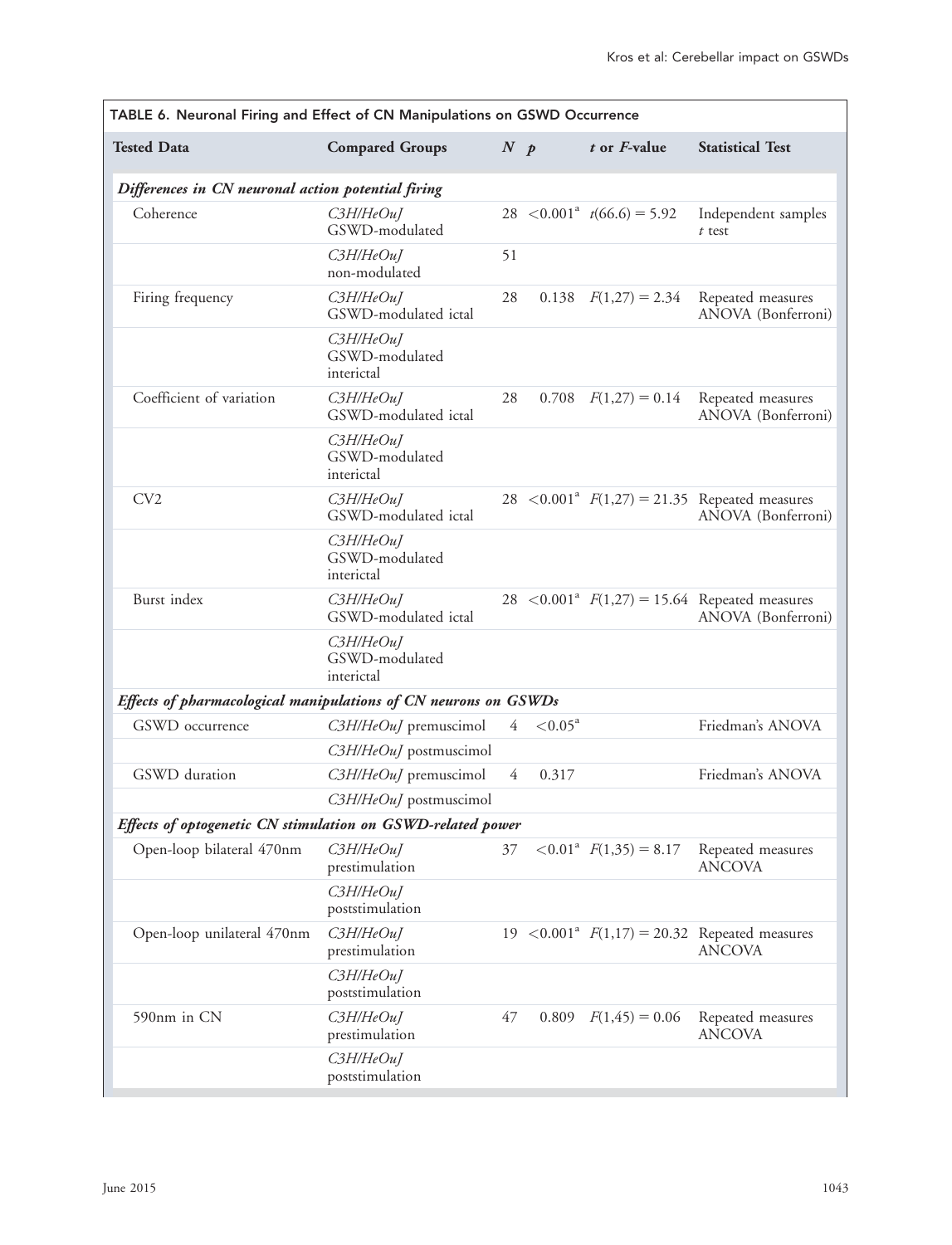| <b>Tested Data</b>                                     | <b>Compared Groups</b>             | N p |       | $t$ or $F$ -value                    | <b>Statistical Test</b>                                                      |
|--------------------------------------------------------|------------------------------------|-----|-------|--------------------------------------|------------------------------------------------------------------------------|
| 470nm outside CN                                       | $C3H$ HeOuJ<br>prestimulation      | 56  | 0.425 | $F(1,54) = 0.65$                     | Repeated measures<br><b>ANCOVA</b>                                           |
|                                                        | $C3H$ HeOuJ<br>poststimulation     |     |       |                                      |                                                                              |
| Closed-loop bilateral 470nm                            | $C3H$ / $He$ OuJ<br>prestimulation |     |       |                                      | 46 < 0.001 <sup>a</sup> $F(1,44) = 14.20$ Repeated measures<br><b>ANCOVA</b> |
|                                                        | $C3H$ HeOuJ<br>poststimulation     |     |       |                                      |                                                                              |
| Closed-loop unilateral 470nm                           | C3H/HeOuJ<br>prestimulation        | 30  |       | $\leq 0.05^{\rm a}$ $F(1,28) = 4.60$ | Repeated measures<br><b>ANCOVA</b>                                           |
|                                                        | C3H/HeOuJ<br>poststimulation       |     |       |                                      |                                                                              |
| Corresponds to Figure 4.<br>${}^{a}C_{\text{trivial}}$ |                                    |     |       |                                      |                                                                              |

#### TABLE 6: Continued

a Statistically significant.

 $ANCOVA =$  analysis of covariance;  $ANOVA =$  analysis of variance;  $CN =$  cerebellar nuclei;  $GSWD =$  generalized spike-and-wave discharge.

from CN neurons with a large soma-diameter,<sup>55</sup> which incorporates mainly excitatory glutamatergic neurons,<sup>56</sup> but in the MCN also inhibitory glycinergic projection neurons.<sup>57</sup> Interestingly, GSWD-modulated CN neurons also showed characteristic firing patterns during the periods in between seizures. During these interictal periods, they fired at higher frequencies with a more irregular and burstlike pattern than the CN neurons that did not comodulate with GSWDs. Thus, the interictal firing pattern of CN neurons in tg and C3H/HeOuJ mice appears to reliably predict whether these cells will show oscillations phase-locked to GSWDs during seizures.

Pharmacological manipulation of neuronal activity in the cerebellum proved effective when the injections of muscimol or gabazine were aimed at the CN, but not when the cerebellar cortex was targeted.

We found that gabazine application was effective in reducing GSWD occurrence in all CN, with the most pronounced effects in IN and LCN. Along the same line, muscimol injections in IN and LCN evoked the biggest increase in GSWD occurrence. Effects of MCN injections were smaller but still significant. Because we know little about the density of individual types of neurons throughout the murine MCN, IN, and  $LCN$ ,<sup>52,56</sup> and considering the similarity in effects of gabazine and muscimol on neuronal activity in these nuclei, we cannot draw a firm conclusion about a potentially differential effect of either gabazine or muscimol on the respective nuclei. These data raise the possibility that the difference in impact on GSWD occurrence between manipulation

of MCN versus that of IN and LCN does not reflect a difference in intrinsic activity, but rather a difference in their efferent projections to the brainstem, midbrain, and thalamus. $^{24}$  Although all CN have been shown to project to a wide range of thalamic subnuclei, such as the ventrolateral, ventromedian, centrolateral, centromedian, and parafascicular nuclei, $24,58$  and thereby connect to a variety of thalamocortical networks, the impact of IN and LCN has been shown to focus on the primary motor cortex, whereas MCN impact more diffusely on thalamocortical networks.<sup>59</sup>

CN axons that project to the thalamus have been shown to originate from glutamatergic neurons, which synapse predominantly perisomatically and evoke substantial excitatory responses.  $4,6,23-29$  Upon CN injections with muscimol, we must in effect have substantially reduced the level of excitation of thalamic neurons and thereby disturbed the balance of inhibition and excitation in thalamocortical networks in favor of inhibition. One of the main consequences of hyperpolarizing the membrane potential of thalamic neurons through this inhibition is activation of hyperpolarization-activated depolarizing cation currents  $(I_h)$  and  $Ca_V3.1$  (T-type)  $Ca^{2+}$  channel currents, which typically results in the burstlike action potential firing that can drive GSWDs in thalamocortical networks.7,8,60,61 Moreover, in tg thalamic relay neurons show increased T-type  $Ca^{2+}$  channel currents, $62$  which probably act synergistically with the decreased excitation following muscimol treatment, likely further increasing GSWD occurrence. In contrast, when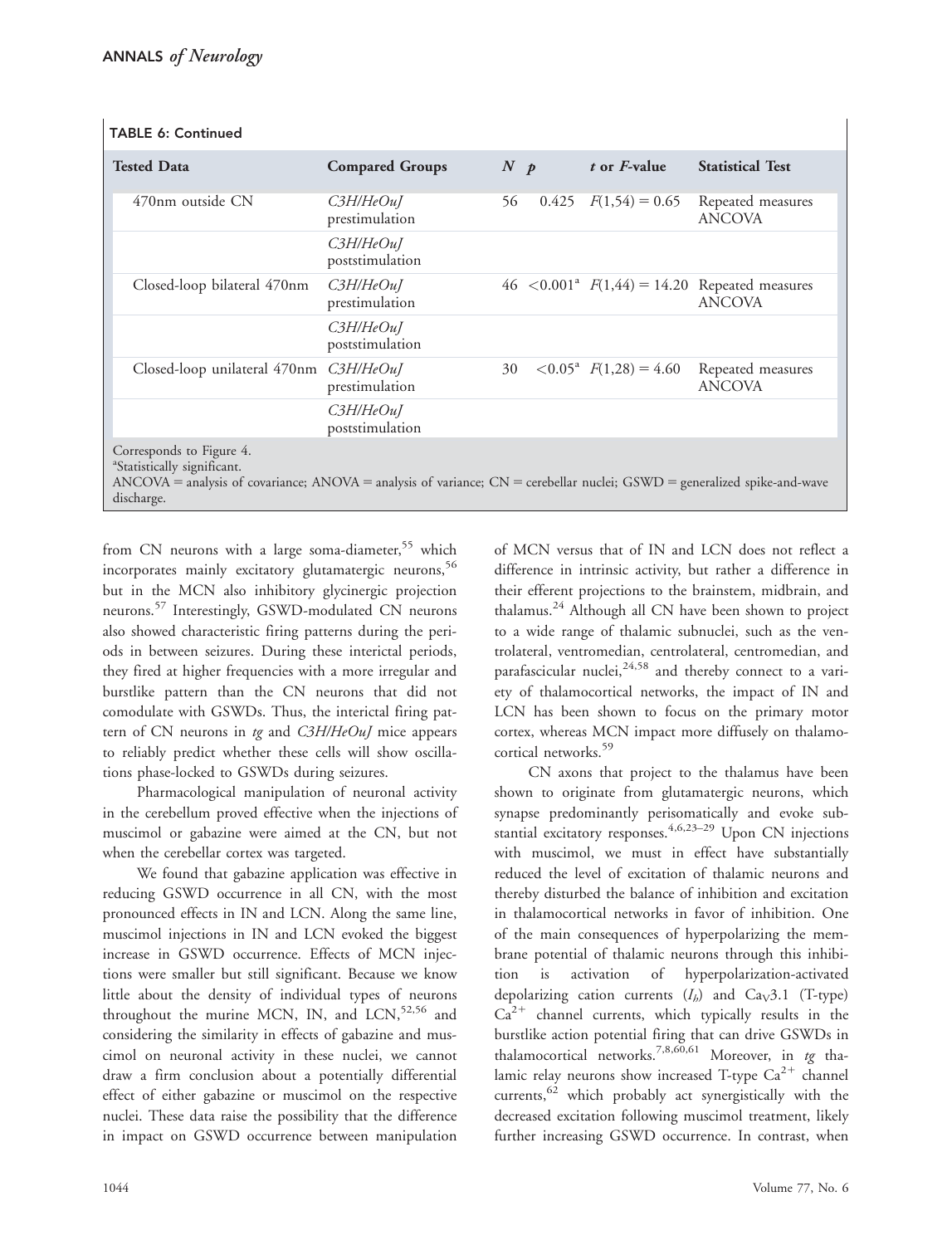we applied gabazine to CN, the balance of inhibition and excitation in the thalamocortical networks probably shifted toward excitation and thereby may have prevented the activation of  $I_h$  and T-type  $Ca^{2+}$  channel currents, reducing the occurrence of burst firing and GSWDs. The successful application of short periods of optogenetic excitation of CN neurons not only confirmed the deoscillating impact of gabazine, but further refined it by revealing that GSWDs can be most efficiently stopped when the interval between ECoG spikes, that is, wavelength of the oscillations, is instantly shortened and thereby reset. Given the relatively low success rate of



optogenetic stimulation in the period just preceding the "spike" state of the GSWDs, which reflects the excitation state of the thalamocortical relay neurons, it is parsimonious to explain the effective resetting through optimal interference during the inhibitory or "wave" state of the GSWD.<sup>51</sup> This explanation centered on the resetting hypothesis argues against the possibility that GSWDs were terminated by optogenetic activation of the CN neurons that were inhibited. Regardless of the net effect of CN stimulation on thalamocortical networks, the current approach proved equally effective when applied bilateral or unilateral. Most likely, instantly resetting the balance of excitation and inhibition in thalamocortical relay neurons on one side of the brain will also engage the other side through combined ipsi- and contralateral projections from the CN to the thalamus and through interthalamic and intercortical connections.<sup>6,24,63</sup>

It remains to be established to what extent the current findings for absence epilepsy can help to treat epileptic patients suffering from other types of seizures. Our findings on the impact of optogenetic manipulation of CN firing patterns on GSWD occurrence seem to support the (pre)-clinical studies that apply deep brain stimulation  $(DBS)^{64,65}$  in the CN may be an option to treat epilepsy patients. So far, only 3 clinical studies applying electrical DBS to the CN have been reported, which is in contrast to the dozens of studies performed to investigate the therapeutic use of cerebellar surface stimulation (as reviewed by Krauss and Koubeissi<sup>66</sup>). Although

FIGURE 5: Excitatory impact of optical cerebellar nuclei (CN) stimulation on cortical activity stops generalized spike-andwave discharge (GSWD) episodes. (A; left panels) Peri–stimulus time histogram and raster plot indicating increased (top) or decreased (bottom) action potential (AP) firing for individual CN neurons evoked by 470nm light pulses (blue bars). Right panels: Scatterplots represent the individual changes in CN neuronal firing following optical stimulation: (left) increased firing (n = 33); (right) decreased firing (n = 17). Black and blue bars indicate mean firing frequency when the 470nm light-emitting diode was turned off or on, respectively. (B) Examples of stopped (left) and continuing (right) GSWD episodes upon optogenetic stimulation. Black horizontal arrows represent the median time interval between electrocorticogram (ECoG) spikes, which correspond to 1 cycle of cortical oscillation, here represented as 360°. Green and red vertical arrows represent the onset of the light stimulus. (C) Rose plots of the start of successful and unsuccessful optical stimulation in the 360° GSWD cycle for both primary motor cortex (left) and primary sensory cortex (right). (D) Comparison between the median and the last interval (between the last 2 ECoG spikes) for stopped and continuing GSWD episodes. \*\*\*p < 0.001 (repeated measures ANCOVA; see Table 7). (E) Scatterplot representing the predictability of the stimulus-related time interval between GSWDs by the phase of stimulation onset. p < 0.001 (linear regression analysis; see Table 7).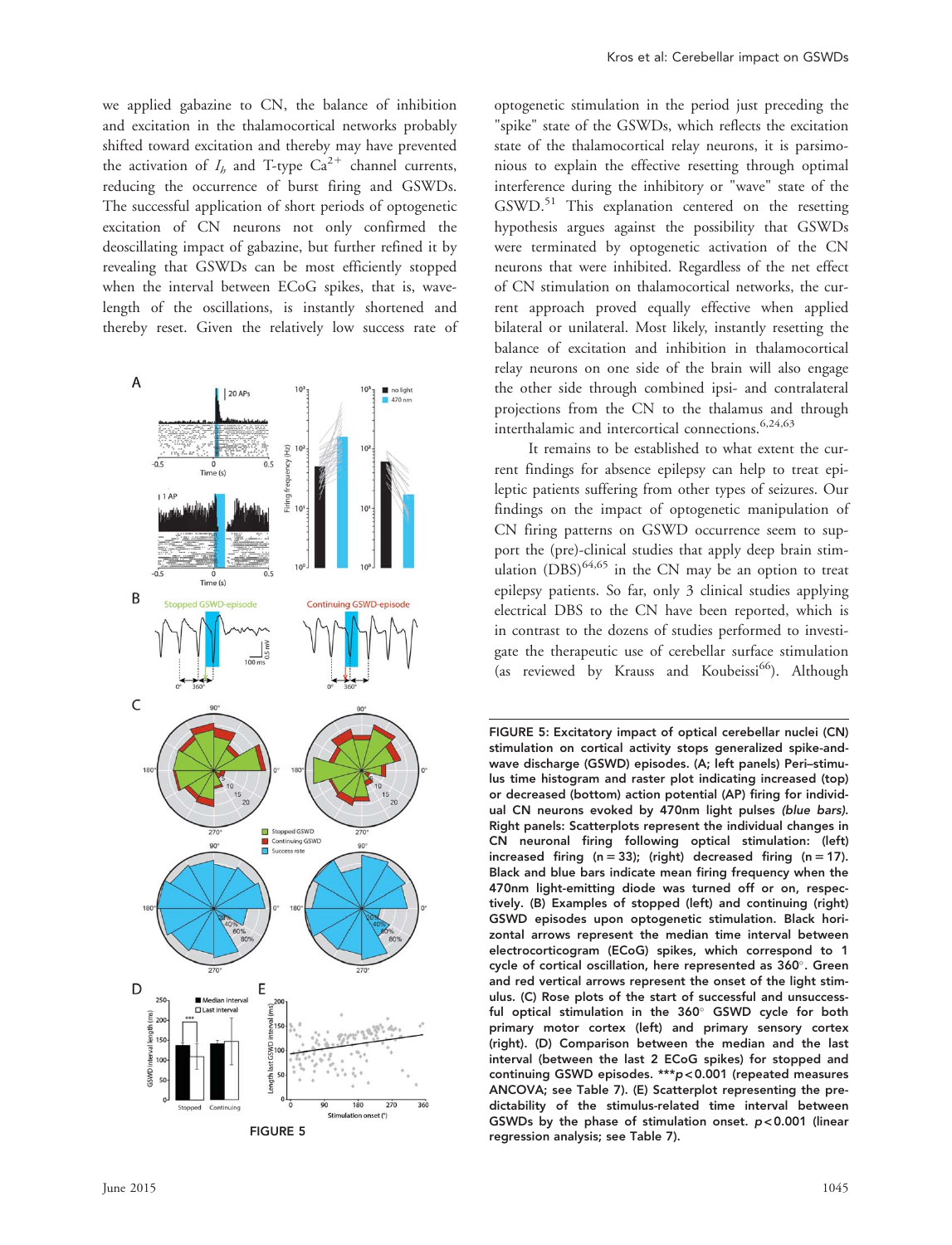| TABLE 7. Effect of Optogenetic CN Stimulation on ECoG                                                                                                                                            |                                                                                      |                  |                      |                             |                                    |  |  |  |
|--------------------------------------------------------------------------------------------------------------------------------------------------------------------------------------------------|--------------------------------------------------------------------------------------|------------------|----------------------|-----------------------------|------------------------------------|--|--|--|
| <b>Tested Data</b>                                                                                                                                                                               | <b>Compared Groups</b>                                                               | $\boldsymbol{N}$ | $\boldsymbol{p}$     | <i>F</i> or <i>t</i> -value | <b>Statistical Test</b>            |  |  |  |
| Effects of optogenetic CN stimulation on the time interval between ECoG spikes in M1                                                                                                             |                                                                                      |                  |                      |                             |                                    |  |  |  |
| Stopped seizures                                                                                                                                                                                 | Median interval                                                                      | 153              | $\leq 0.001^{\rm a}$ | $F(1,151) = 99.80$          | Repeated measures<br><b>ANCOVA</b> |  |  |  |
|                                                                                                                                                                                                  | Stimulus-related interval                                                            |                  |                      |                             |                                    |  |  |  |
| Continuing seizures                                                                                                                                                                              | Median interval                                                                      | 25               | 0.088                |                             | Friedman's ANOVA                   |  |  |  |
|                                                                                                                                                                                                  | Stimulus-related interval                                                            |                  |                      |                             |                                    |  |  |  |
|                                                                                                                                                                                                  | Effects of optogenetic CN stimulation on the time interval between ECoG spikes in S1 |                  |                      |                             |                                    |  |  |  |
| Stopped seizures                                                                                                                                                                                 | Median interval                                                                      | 153              | $\leq 0.01^{\rm a}$  | $F(1,151) = 7.22$           | Repeated measures<br><b>ANCOVA</b> |  |  |  |
|                                                                                                                                                                                                  | Stimulus-related interval                                                            |                  |                      |                             |                                    |  |  |  |
| Continuing seizures                                                                                                                                                                              | Median interval                                                                      | 25               | 0.201                |                             | Friedman's ANOVA                   |  |  |  |
|                                                                                                                                                                                                  | Stimulus-related interval                                                            |                  |                      |                             |                                    |  |  |  |
|                                                                                                                                                                                                  | Predictability of stimulus-related time interval by phase of stimulation onset       |                  |                      |                             |                                    |  |  |  |
| Stopped seizures                                                                                                                                                                                 |                                                                                      | 153              | ${<}0.001^a$         | $t(152) = 3.87$             | Linear regression                  |  |  |  |
| Corresponds to Figure 5.<br><sup>a</sup> Statistically significant.<br>$ANCOVA$ = analysis of covariance; $ANOVA$ = analysis of variance; $CN$ = cerebellar nuclei; $ECoG$ = electrocorticogram. |                                                                                      |                  |                      |                             |                                    |  |  |  |

initially promising, the clinical studies on the effects of cerebellar surface stimulation reported inconsistent results, $12-21$  which may partially be due to suboptimal placement of electrodes. Unlike the current results, which show a regional preference for the effect of lateral CN stimulation on GSWD occurrence, it was recently shown that manipulating Purkinje cells in the medial cerebellum is most effective in controlling kainate-induced temporal lobe epilepsy.<sup>67</sup> So far, the studies that applied DBS at the level of CN in an uncontrolled fashion report highly effective decreases in the level of seizures (corresponding to class IC and IIIA of the Engel scale<sup>68</sup>) in a low number of patients characterized with various types of epilepsy.69–71 Apart from the coherence in location of stimulation (laterally located nucleus dentatus), these studies used a wide variety in CN stimulus regimes, ranging from 3 minutes per day to continuous electrical stimulation for 12 to 14 hours per day. It appears that high-frequency stimulation (>50Hz), but not lowfrequency stimulation (1–40Hz), is most effective when applied to the cerebellar dentate nucleus. In the present study, we found that the increase in CN neuronal action potential firing frequency upon optogenetic stimulation was highly variable (see Fig 4), and thus our current results do not provide any ground for a conclusion on whether low- or high-frequency stimulation would be advantageous to stop GSWD episodes. However, our

results do provide sufficient data to conclude that the temporal precision determines the level of efficiency, for example, by stimulating with short pulses as soon as an epileptic event starts to occur and if possible in a proper temporal relation with respect to the inhibitory wave of the GSWDs.

Because absence epilepsy is a commonly prevalent but in essence a benign form of generalized epilepsy,<sup>1</sup> DBS will not very likely be considered as a serious option. However, patients diagnosed with other forms of epilepsy who do not benefit sufficiently from medication may be eligible for (cerebellar)  $DBS<sup>47</sup>$  Currently, the options for applying DBS are limited; only the anterior thalamic nucleus is currently described in the US Food and Drug Administration guidelines to treat intractable epilepsy, and although promising, the outcome is limited and can result in cognitive and emotional problems.72,73 Given the powerful impact of CN stimulation on thalamocortical activity that is shown in the present study, we hypothesize that CN stimulation may also exert very positive effects in these other, more severe kinds of epilepsies.

# Acknowledgment

Support was provided by the Netherlands Organization for Scientific Research (NWO)-ALW, MAGW, ZON-MW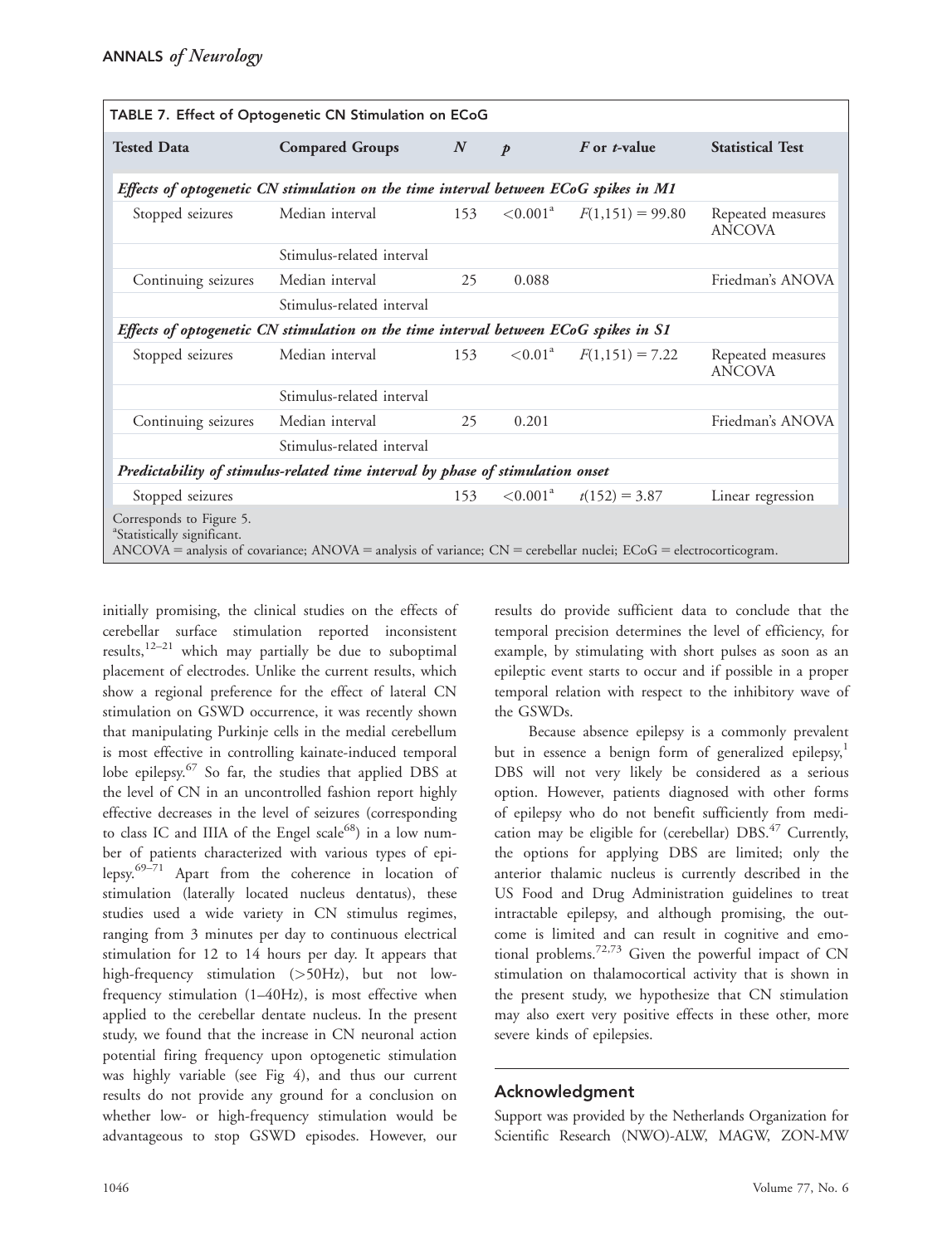(A.M.J.M.v.d.M, C.I.D.Z., F.E.H.); an EU "EUROHEADPAIN" grant (602633; A.M.J.M.v.d.M); LUMC Fellowship, Marie Curie Career Integration grant and CURE SUDEP research award (E.A.T.); the Center for Medical Systems Biology in the framework of the Netherlands Genomics Initiative (A.M.J.M.v.d.M.); Neuro-Basic, European Research Counsel (ERC)-Advanced, and ERC-POC (C.I.D.Z.); and NWO-VENI, NWO-VIDI, and EUR-Fellowship (F.E.H.).

We thank Dr K. Deisseroth for providing the AAVhSyn-ChR2(H134R)-EYFP construct and Dr T. J. Ruigrok, Dr L. Bosman, Dr P. Holland, Dr. K. Voges, R. Seepers, E. Haasdijk, E. Goedknegt, M. Rutteman, D. Groeneweg, and P. Plak for technical assistance and/or constructive discussions.

## Authorship

L.K., O.H.J.E.R., and F.E.H. conceived and designed the study and performed all recordings; L.K., O.H.J.E.R., P.A., J.K.S., E.A.T., C.S., N.D., B.H.J.W., M.N., V.S., C.I.D.Z., and F.E.H. designed the analyses; L.K., O.H.J.E.R., P.A., J.K.S., and F.E.H. performed the analyses; M.N.v.D., A.K., C.S., and W.A.S. designed the closed-loop circuit; W.A.S, V.S., A.M.J.M.v.d.M., C.I.D.Z., and F.E.H contributed financial support; L.K., O.H.J.E.R., P.A., E.A.T, V.S., A.M.J.M.v.d.M., C.I.D.Z., and F.E.H. cowrote the manuscript. L.K. and O.H.J.E.R. contributed equally. C.I.D.Z. and F.E.H. contributed equally and are co-senior authors.

# Potential Conflicts of Interest

Nothing to report.

#### References

- 1. Berg AT, Berkovic SF, Brodie MJ, et al. Revised terminology and concepts for organization of seizures and epilepsies: report of the ILAE Commission on Classification and Terminology, 2005–2009. Epilepsia 2010;51:676–685.
- 2. Jallon P, Loiseau P, Loiseau J. Newly diagnosed unprovoked epileptic seizures: presentation at diagnosis in CAROLE study. Coordination Active du Reseau Observatoire Longitudinal de l' Epilepsie. Epilepsia 2001;42:464–475.
- 3. Snead OC III. Basic mechanisms of generalized absence seizures. Ann Neurol 1995;37:146–157.
- 4. Norden AD, Blumenfeld H. The role of subcortical structures in epilepsy. Epilepsy Behav 2002;3:219–231.
- 5. Paz JT, Bryant AS, Peng K, et al. A new mode of corticothalamic transmission revealed in the Gria4(-/-) model of absence epilepsy. Nat Neurosci 2011;14:1167–1173.
- 6. Jones EG. The thalamus. 2nd ed. New York, NY: Cambridge University Press, 2007.
- 7. Blumenfeld H, McCormick DA. Corticothalamic inputs control the pattern of activity generated in thalamocortical networks. J Neurosci 2000;20:5153–5162.
- 8. Cope DW, Di Giovanni G, Fyson SJ, et al. Enhanced tonic GABAA inhibition in typical absence epilepsy. Nat Med 2009;15:1392–1398.
- 9. Huguenard JR, McCormick DA. Thalamic synchrony and dynamic regulation of global forebrain oscillations. Trends Neurosci 2007; 30:350–356.
- 10. Paz JT, Davidson TJ, Frechette ES, et al. Closed-loop optogenetic control of thalamus as a tool for interrupting seizures after cortical injury. Nat Neurosci 2013;16:64–70.
- 11. Berényi A, Belluscio M, Mao D, Buzsàki G. Closed-loop control of epilepsy by transcranial electrical stimulation. Science 2012;337: 735–737.
- 12. Cooper IS. Effect of chronic stimulation of anterior cerebellum on neurological disease. Lancet 1973;1:206.
- 13. Cooper IS, Amin I, Riklan M, et al. Chronic cerebellar stimulation in epilepsy. Clinical and anatomical studies. Arch Neurol 1976;33: 559–570.
- 14. Cooper IS, Riklan M, Watkins S, McLellan D. Safety and efficacy of chronic stimulation. Neurosurgery 1977;1:203–205.
- 15. Dow RS, Smith W, Maukonen L. Clinical experience with chronic cerebellar stimulation in epilepsy and cerebral palsy. Electroencephalogr Clin Neurophysiol 1977;43:906.
- 16. Gilman S, Dauth GW, Tennyson VM, et al. Clinical, morphological, biochemical, and physiological effects of cerebellar stimulation. In: Functional electrical stimulation: applications in neural prosthesis. 5th ed. Hambrecht FT, ed. New York, NY: Marcel Dekker, 1977.
- 17. Levy LF, Auchterlonie WC. Chronic cerebellar stimulation in the treatment of epilepsy. Epilepsia 1979;20:235–245.
- 18. Bidziński J, Bacia T, Ostrowski K, Czarkwiani L. Effect of cerebellar cortical electrostimulation on the frequency of epileptic seizures in severe forms of epilepsy. Neurol Neurochir Pol 1981;15: 605–609.
- 19. Wright GD, McLellan D, Brice JG. A double-blind trial of chronic cerebellar stimulation in twelve patients with severe epilepsy. J Neurol Neurosurg Psychiatry 1984;47:769–774.
- 20. Van Buren JM, Wood JH, Oakley J, Hambrecht F. Preliminary evaluation of cerebellar stimulation by double-blind stimulation and biological criteria in the treatment of epilepsy. J Neurosurg 1978;48:407–416.
- 21. Velasco F, Carrillo-Ruiz JD, Velasco M, et al. Double-blind, randomized controlled pilot study of bilateral cerebellar stimulation for treatment of intractable motor seizures. Epilepsia 2005;46: 1071–1081.
- 22. De Zeeuw CI, Hoebeek FE, Bosman LWJ, et al. Spatiotemporal firing patterns in the cerebellum. Nat Rev Neurosci 2011;12:327–344.
- 23. Aumann TD, Horne MK. Ramification and termination of single axons in the cerebellothalamic pathway of the rat. J Comp Neurol 1996;376:420–430.
- 24. Teune TM, Van der Burg J, Van der Moer J, Ruigrok TJ. Topography of cerebellar nuclear projections to the brain stem in the rat. Prog Brain Res 2000;124:141–172.
- 25. Sawyer SF, Tepper JM, Groves PM. Cerebellar-responsive neurons in the thalamic ventroanterior-ventrolateral complex of rats: light and electron microscopy. Neuroscience 1994;63:725–745.
- 26. Sawyer SF, Young SJ, Groves PM, Tepper JM. Cerebellarresponsive neurons in the thalamic ventroanterior-ventrolateral complex of rats: in vivo electrophysiology. Neuroscience 1994; 63:711–724.
- 27. Uno M, Yoshida M, Hirota I. The mode of cerebello-thalamic relay transmission investigated with intracellular recording from cells of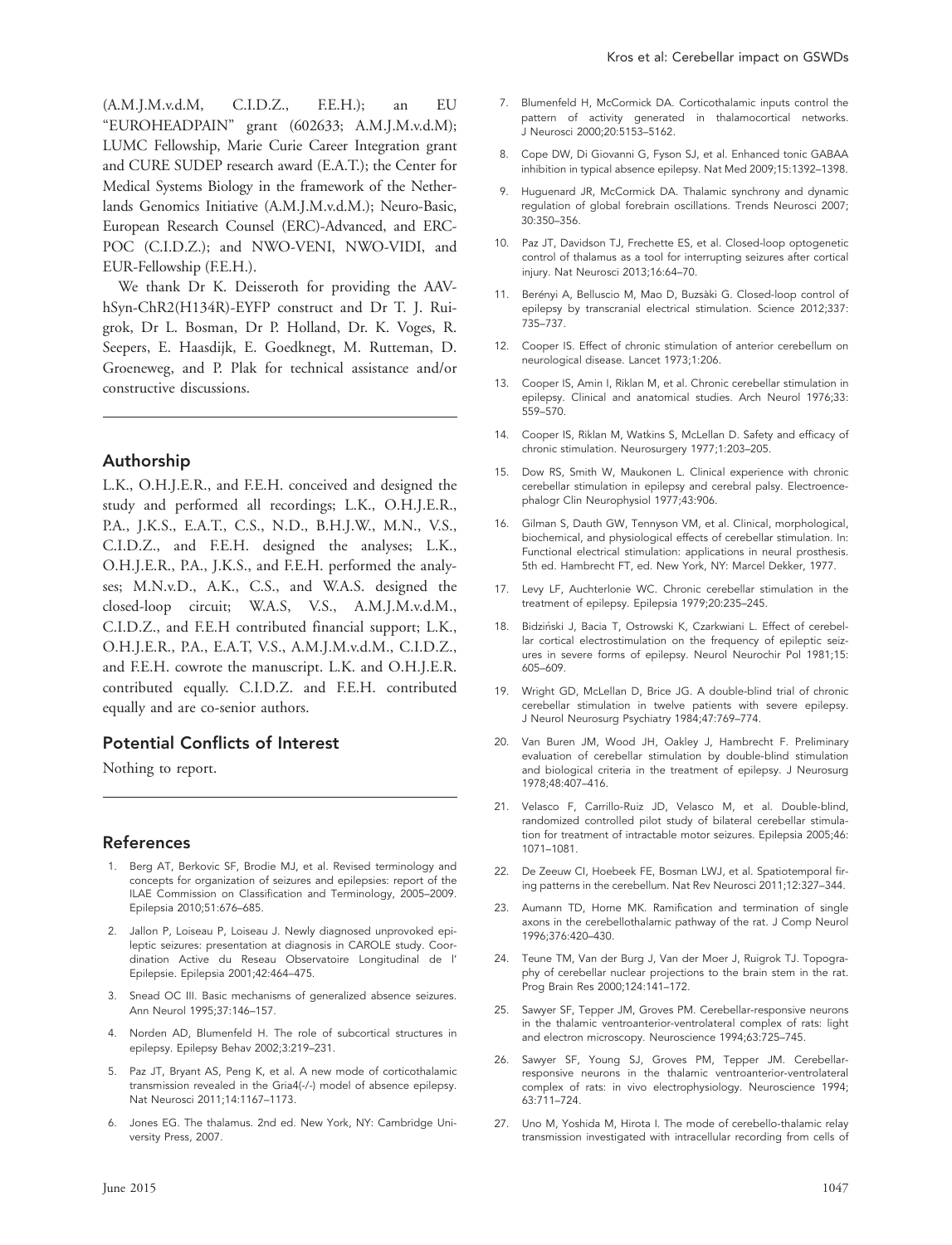the ventrolateral nucleus of cat's thalamus. Exp Brain Res 1970;10: 121–139.

- 28. Shinoda Y, Futami T, Kano M. Synaptic organization of the cerebello-thalamo-cerebral pathway in the cat. II. Input-output organization of single thalamocortical neurons in the ventrolateral thalamus. Neurosci Res 1985;2:157–180.
- 29. Bava A, Manzoni T, Urbano A. Effects of fastiginal stimulation on thalamic neurones belonging to the diffuse projection system. Brain Res 1967;4:378–380.
- 30. Noebels JL, Sidman RL. Spike-wave and focal motor seizures in the mutant mouse tottering. Science 1979;204:1334–1336.
- 31. Fletcher CF, Lutz CM, O'Sullivan TN, et al. Absence epilepsy in tottering mutant mice is associated with calcium channel defects. Cell 1996;87:607–617.
- 32. Kandel A, Buzsáki G. Cerebellar neuronal activity correlates with spike and wave EEG patterns in the rat. Epilepsy Res 1993;16:1–9.
- 33. Tokuda S, Beyer BJ, Frankel WN. Genetic complexity of absence seizures in substrains of C3H mice. Genes Brain Behav 2009;8: 283–289.
- 34. Marescaux C, Vergnes M, Depaulis A. Genetic absence epilepsy in rats from Strasbourg—a review. J Neural Transm Suppl 1992; 35:37–69.
- 35. Kaplan BJ, Seyfried TN, Glaser GH. Spontaneous polyspike discharges in an epileptic mutant mouse (tottering). Exp Neurol 1979;66:577–586.
- 36. Hoebeek FE, Witter L, Ruigrok TJ, De Zeeuw CI. Differential olivocerebellar cortical control of rebound activity in the cerebellar nuclei. Proc Natl Acad Sci U S A 2010;107:8410–8415.
- 37. Loureiro M, Cholvin T, Lopez J, et al. The ventral midline thalamus (reuniens and rhomboid nuclei) contributes to the persistence of spatial memory in rats. J Neurosci 2012;32:9947–9959.
- 38. Holt GR, Softky WR, Koch C, Douglas RJ. Comparison of discharge variability in vitro and in vivo in cat visual cortex neurons. J Neurophysiol 1996;75:1806–1814.
- 39. Rasmussen CE, Williams CKI. Gaussian processes for machine learning. Cambridge, MA: MIT Press, 2006.
- 40. Bandt C, Pompe B. Permutation entropy: a natural complexity measure for time series. Phys Rev Lett 2002;88:174102.
- 41. van Dongen MN, Karapatis A, Kros L, et al. An implementation of a wavelet-based seizure detection filter suitable for realtime closed-loop epileptic seizure suppression. Paper presented at: Biomedical Circuits and Systems Conference (BioCAS), 2014 IEEE, pp. 504–507; October 22–24, 2014; Lausanne, Switzerland.
- 42. Osorio I, Frei MG, Wilkinson SB. Real-time automated detection and quantitative analysis of seizures and short-term prediction of clinical onset. Epilepsia 1998;39:615–627.
- 43. Karel JMH, Haddad SAP, Hiseni S, et al. Implementing wavelets in continuous-time analog circuits with dynamic range optimization.IEEE Trans Circuits Syst I 2012;59:229–242.
- 44. van Luijtelaar G, Onat FY, Gallagher MJ. Animal models of absence epilepsies: what do they model and do sex and sex hormones matter? Neurobiol Dis 2014;72(pt B):167–179.
- 45. van Luijtelaar G, Zobeiri M. Progress and outlooks in a genetic absence epilepsy model (WAG/Rij). Curr Med Chem 2014;21:704– 721.
- 46. Akman O, Moshe SL, Galanopoulou AS. Sex-specific consequences of early life seizures. Neurobiol Dis 2014;72(pt B): 153–166.
- 47. Fisher RS, Velasco AL. Electrical brain stimulation for epilepsy. Nat Rev Neurol 2014;10:261–270.
- 48. Hoebeek FE, Khosrovani S, Witter L, De Zeeuw CI. Purkinje cell input to cerebellar nuclei in tottering: ultrastructure and physiology. Cerebellum 2008;7:547–558.
- 49. Hoebeek FE, Stahl JS, Van Alphen AM, et al. Increased noise level of Purkinje cell activities minimizes impact of their modulation during sensorimotor control. Neuron 2005;45:953– 965.
- 50. Nathanson JL, Yanagawa Y, Obata K, Callaway EM. Preferential labeling of inhibitory and excitatory cortical neurons by endogenous tropism of adeno-associated virus and lentivirus vectors. Neuroscience 2009;161:441–450.
- 51. Polack PO, Charpier S. Intracellular activity of cortical and thalamic neurones during high-voltage rhythmic spike discharge in Long-Evans rats in vivo. J Physiol 2006;571:461–476.
- 52. Heckroth JA. Quantitative morphological analysis of the cerebellar nuclei in normal and lurcher mutant mice. I. Morphology and cell number. J Comp Neurol 1994;343:173–182.
- 53. Alva P, Kros L, Maex R, et al. A potential role for the cerebellar nuclei in absence seizures. BMC Neurosci 2013;14(suppl 1): 170.
- 54. Alva P, Kros L, Eelkman Rooda OHJ, et al. Combining machine learning and simulations of a morphologically realistic model to study modulation of neuronal activity in cerebellar nuclei during absence epilepsy. BMC Neurosci 2014;15(suppl 1):P39.
- 55. Rowland NC, Jaeger D. Coding of tactile response properties in the rat deep cerebellar nuclei. J Neurophysiol 2005;94:1236–1251.
- 56. Uusisaari M, Knopfel T. Functional classification of neurons in the mouse lateral cerebellar nuclei. Cerebellum 2011;10:637– 646.
- 57. Bagnall MW, Zingg B, Sakatos A, et al. Glycinergic projection neurons of the cerebellum. J Neurosci 2009;29:10104–10110.
- 58. Aumann TD, Rawson JA, Finkelstein DI, Horne MK. Projections from the lateral and interposed cerebellar nuclei to the thalamus of the rat: a light and electron microscopic study using single and double anterograde labelling. J Comp Neurol 1994; 349:165–181.
- 59. Steriade M. Two channels in the cerebellothalamocortical system. J Comp Neurol 1995;354:57–70.
- 60. Andersen P, Eccles JC, Sears TA. The ventro-basal complex of the thalamus: types of cells, their responses and their functional organization. J Physiol 1964;174:370–399.
- 61. Destexhe A, Contreras D, Steriade M. Mechanisms underlying the synchronizing of corticothalamic feedback through inhibition of thalamic relay cells. J Neurophysiol 1998;79: 999–1016.
- 62. Zhang Y, Mori M, Burgess DL, Noebels JL. Mutations in highvoltage-activated calcium channel genes stimulate low-voltageactivated currents in mouse thalamic relay neurons. J Neurosci 2002;22:6362–6371.
- 63. Chan-Palay V. Cerebellar dentate nucleus: organization, cytology and transmitters. Heidelberg, Germany: Springer-Verlag, 1977.
- 64. Chow BY, Boyden ES. Optogenetics and translational medicine. Sci Transl Med 2013;5:177ps5.
- 65. Creed M, Pascoli VJ, Luscher C. Addiction therapy. Refining deep brain stimulation to emulate optogenetic treatment of synaptic pathology. Science 2015;347:659–664.
- 66. Krauss GL, Koubeissi MZ. Cerebellar and thalamic stimulation treatment for epilepsy. Acta Neurochir Suppl 2007;97:347– 356.
- 67. Krook-Magnuson E, Szabo GG, Armstrong C, et al. Cerebellar directed optogenetic intervention inhibits spontaneous